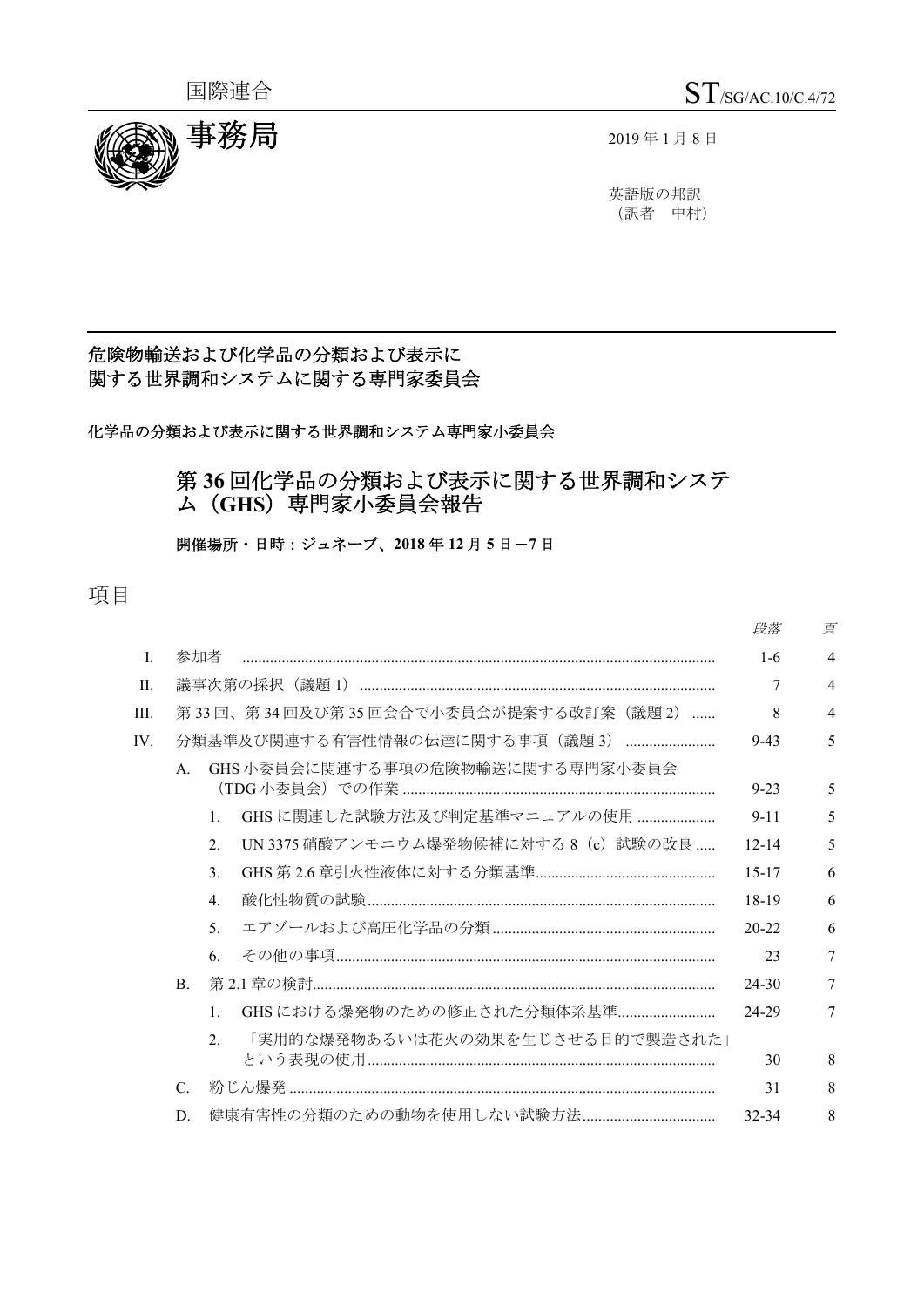|       | E.                                                          | 35-38       | 8        |
|-------|-------------------------------------------------------------|-------------|----------|
|       | F.                                                          | 39-40       | 9        |
|       | G.                                                          | $41 - 42$   | 9        |
|       | H.                                                          | 43          | 9        |
| V.    |                                                             | 44-57       | 9        |
|       | А.                                                          | 44-46       | 9        |
|       | 附属書1から3の改善および注意書きのさらなる合理化<br>B.                             | 47-54       | 10       |
|       | 1.                                                          | 47-49       | 10       |
|       | 医療的対応の注意書き (P301から P315) を改善するための<br>2.                     | 50          | 10       |
|       | 3.                                                          | 51-52       | 10       |
|       | $\overline{4}$ .                                            | 53          | 11       |
|       | 次期2年間の作業計画:既存の注意書きに関連した<br>5.<br>注意喚起絵表示の見直しと消費者製品への理解のための  | 54          | 11       |
|       | 「成分割合比率」の使用:附属書 4、A4.3.3.2.3 の検討<br>$C_{\cdot}$             | 55-56       | 11       |
|       | D.                                                          | 57          | 11       |
|       |                                                             | 57          | 11       |
| VI.   |                                                             | 58-65       | 11       |
|       | A.                                                          | 58          | 11       |
|       | <b>B.</b>                                                   | 59-62       | 12       |
|       | $\mathbf{1}$ .                                              | 59-61       | 12       |
|       | 2.                                                          | 62          | 12       |
|       | $C_{\cdot}$                                                 | 63-64       | 12       |
|       | D.                                                          | 65          | 12       |
| VII.  |                                                             | 66-69       | 13       |
| VIII. |                                                             | 70-73       | 13       |
| IX.   |                                                             | 74-76       | 13       |
| Х.    |                                                             | 77          | 14       |
| XI.   |                                                             | 78-79       | 14       |
| XII.  |                                                             | 80-82       | 14       |
|       | A. Robin Foster氏 (イギリス) 及び Pierre Wolfs 氏 (EIGA) への謝辞<br>В. | 80-81<br>82 | 14<br>15 |
| XIII. |                                                             | 83          | 15       |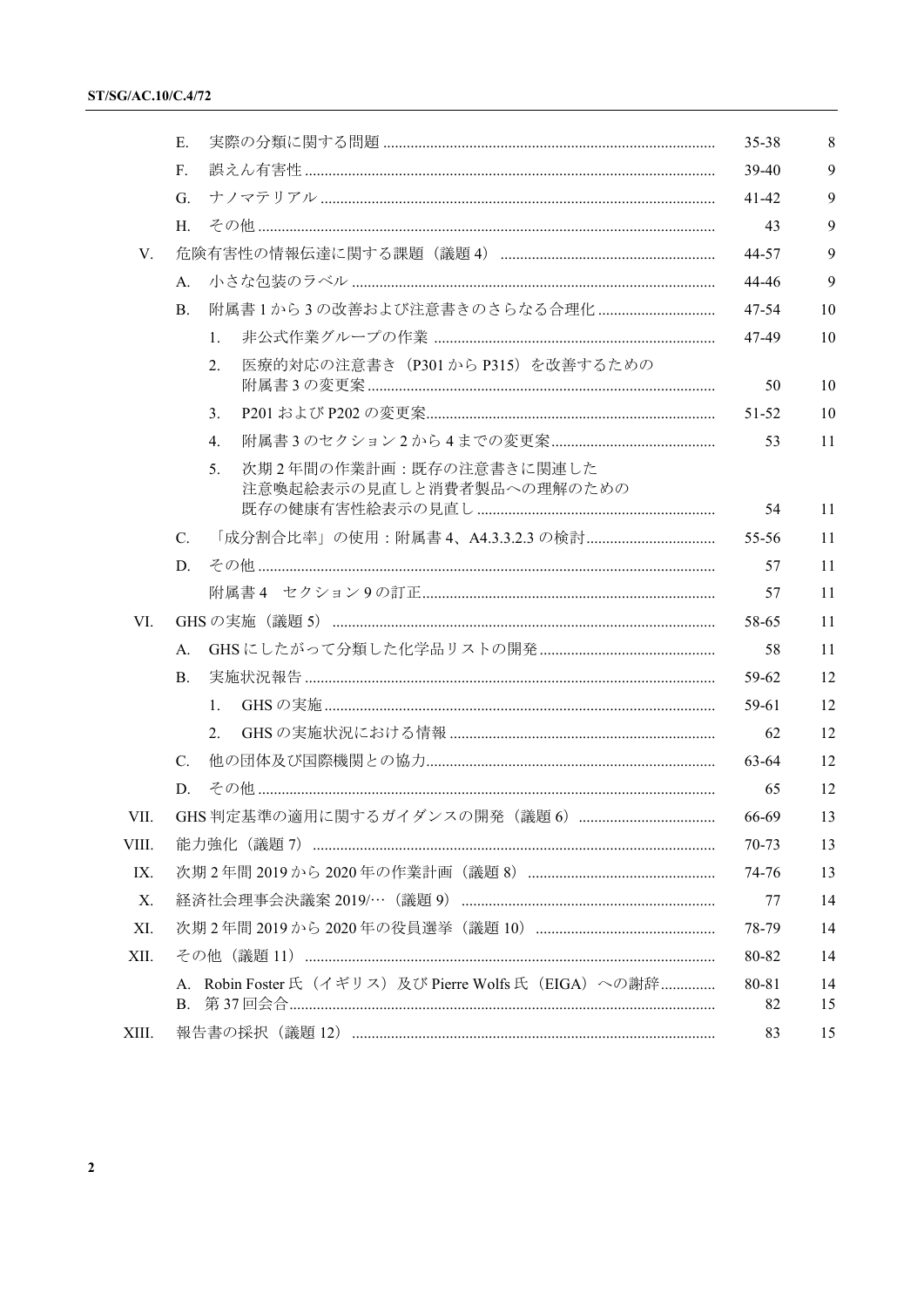# 附属書

| I. 化学品の分類および表示の世界調和システム改訂第7版に |    |
|-------------------------------|----|
|                               | 16 |
|                               | 20 |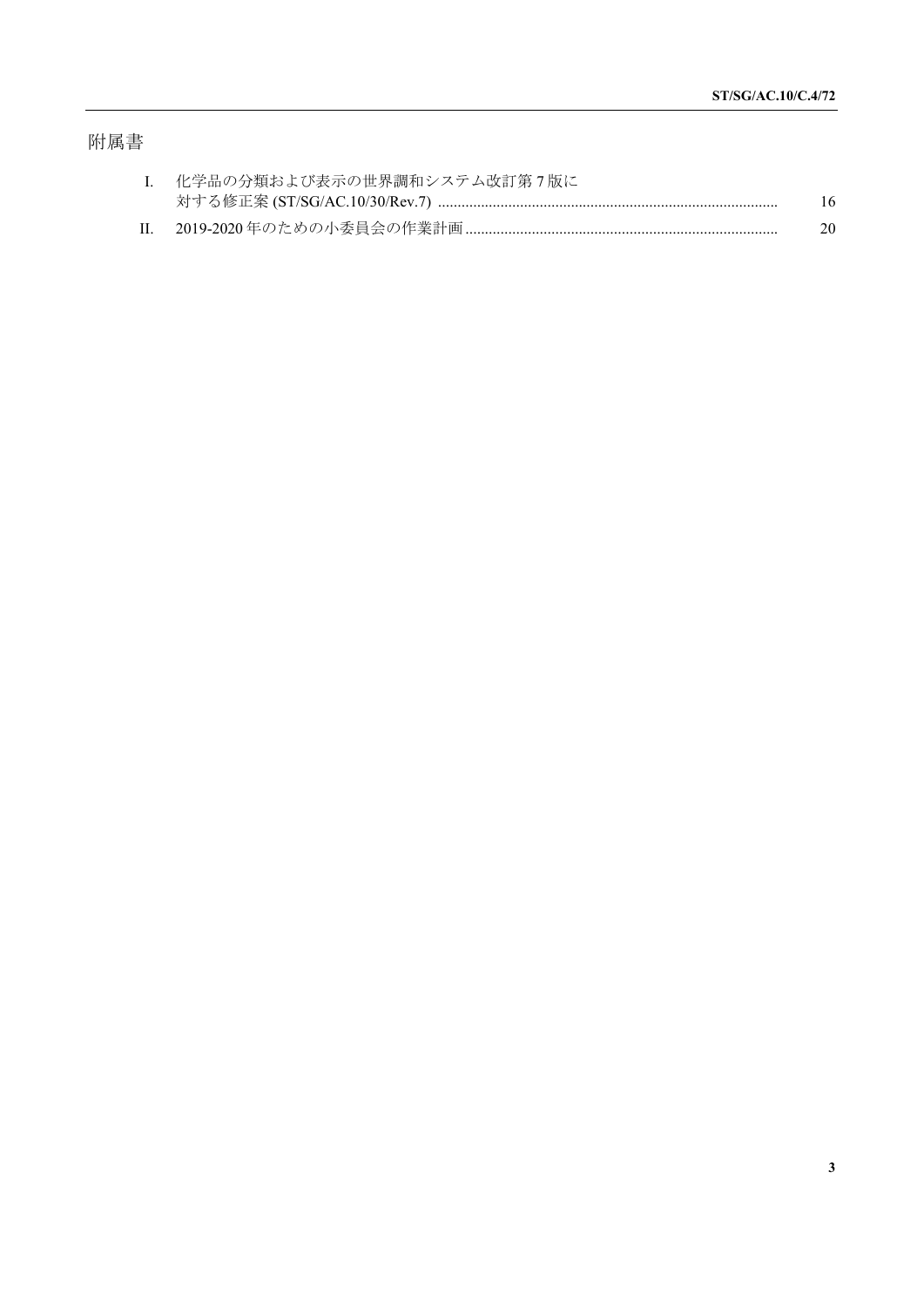# **I.** 参加者

1. 第 36 回化学品の分類および表示に関する世界調和システム (GHS) 専門家 小委員会が、議長 Ms. M. Ruskin (United States of America)および副議長 Mr. R. Foster (United Kingdom) で、2018 年 12 月 5 日から 7 日(午前)に開催された。

2. 以下の国々からの専門家が会議に出席した:Australia, Austria, Belgium, Brazil, Canada, China, France, Germany, Italy, Japan, Netherlands, Norway, Poland, Republic of Korea, Russian Federation, Sweden, United Kingdom and United States of America。

3. 経済社会理事会の手続き規則 72 に基づき、Switzerland および Thailand がオ ブザーバーとして参加した。

4. 国際海事機関 (IMO)の代表も参加した。

5. 以下の政府間機関も参加した: European Union および Organisation for Economic Cooperation and Development (OECD)。

6. 以下の非政府組織の代表がそれぞれの関連する事項について議論に加わるた めに参加した: Australian Explosives Industry and Safety Group Incorporated (AEISG); Compressed Gas Association (CGA); Croplife International; Dangerous Goods Advisory Council (DGAC); European Chemical Industry Council (CEFIC); Federation of European Aerosol Associations (FEA); International Association for Soaps, Detergents and Maintenance Products (AISE); International Council on Mining and Metals (ICMM); Industrial Federation Paints and Coats of Mercosur (IFPCM); International Industrial Gases Association (EIGA); International Paint and Printing Ink Council (IPPIC); International Petroleum Industry Environmental Conservation Association (IPIECA); Institute of Makers of Explosives (IME); Responsible Packaging Management Association of Southern Africa (RPMASA); and Sporting Arms and Ammunition Manufacturers' Institute (SAAMI)。

# **II.** 議事次第の採択(議題 **1**)

文書*:* ST/SG/AC.10/C.4/71 (Provisional agenda) ST/SG/AC.10/C.4/71/Add.1 (List of documents and annotations)

 $\#\triangle \vec{x} \times \vec{\mathcal{F}}$ : INF.1, INF.2 (List of documents) INF.13 (Provisional timetable)

7. 小委員会は、非公式文書 INF.1 から INF.47 /Rev.1 を考慮し修正した後、事務 局が用意した暫定議題を採択した。

# **III.** 第 **33** 回、第 **34** 回及び第 **35** 回会合で小委員会が提案する 改訂案(議題 **2**)

- 文書*:* ST/SG/AC.10/C.4/2018/18 (Secretariat)
- 8. 小委員会は、文書 ST/SG/AC.10/C.4/2018/18 における修正を確認した。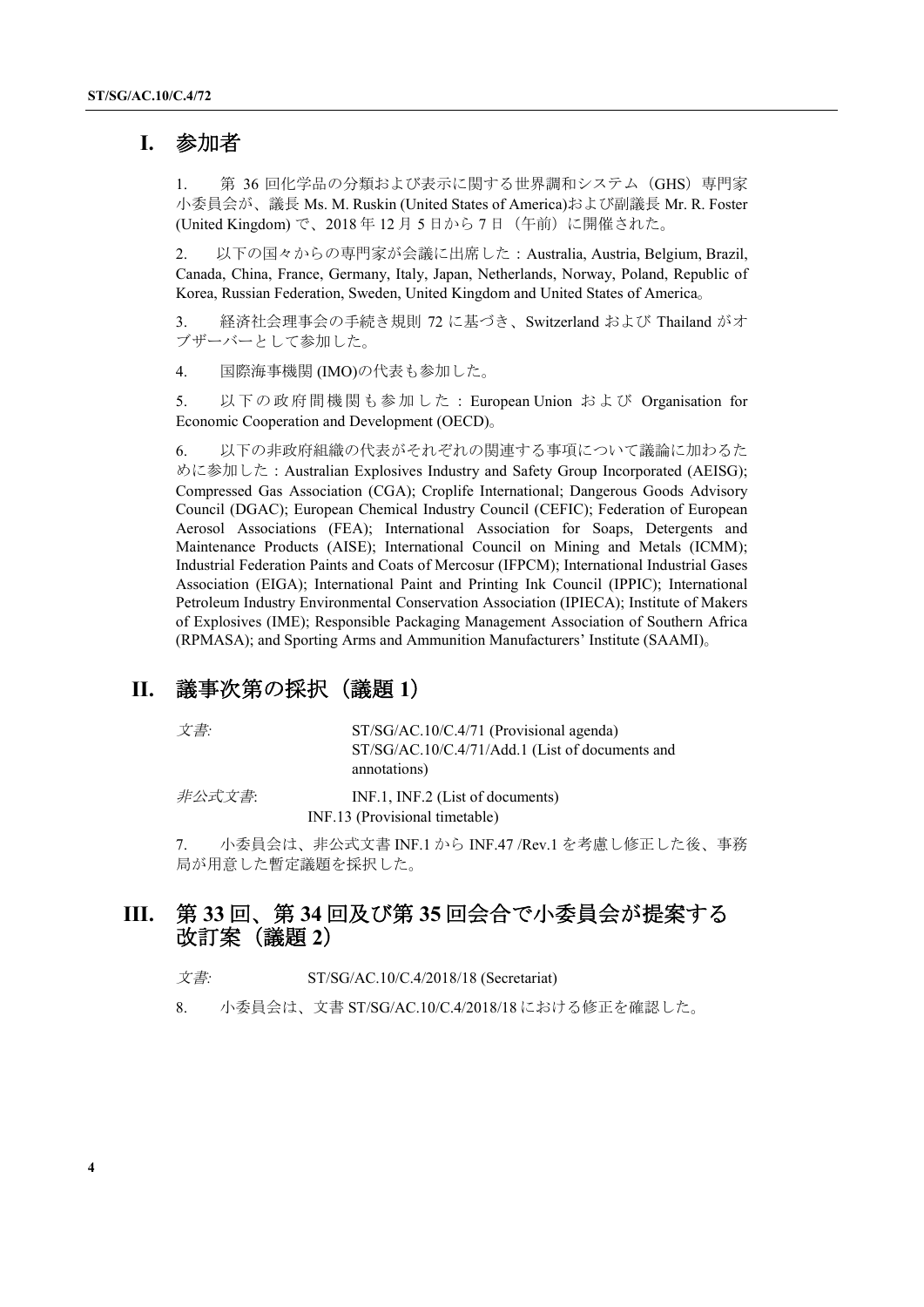# **IV.** 分類基準及び関連する有害性情報の伝達に関する事項(議 題 **3**)

### **A. GHS** 小委員会に関連する事項の危険物輸送に関する専門家小委員会 (**TDG** 小委員会)での作業

#### **1. GHS** に関連した試験方法及び判定基準マニュアルの使用

*Part II, Sections 20-28* と試験シリーズ *H* 及び *Part III, sections 30* から *37*、*38.1* と *38.2*

文書*:* ST/SG/AC.10/C.4/2018/15, ST/SG/AC.10/C.4/2018/16 and ST/SG/AC.10/C.4/2018/26 (Chairman of the Working Group on Explosives of the TDG Sub-Committee)

非公式文書*:* INF.3, INF.4 及び INF.5 (Chairman of the Working Group on Explosives of the TDG Sub-Committee), INF.34 (Report of the Working Group on Explosives of the TDG Sub-Committee) and INF.36 (Secretariat)

9. 小委員会は、本課題が TDG 小委員会の爆発物に関する作業班で検討されて きたことに注目した(非公式文書 INF.34 を参照)。

10. 小委員会は、TDG 小委員会の爆発物に関する作業班が「試験方法及び判定 基準のマニュアル」における GHS 関連文脈についての改訂を完了し、TDG 小委員 会が、非公式文書 INF.34 の附属書 6 で修正された文書 ST/SG/AC.10/C.4/2018/15、 ST/SG/AC.10/C.4/2018/16 及び ST/SG/AC.10/C.4/2018/26 におけるこの改訂を採択し たことについて満足して注目し、この決定に同意した。

試験方法及び判定基準のマニュアルにおける「考慮される」と「分類される」と いう文言の整合性

非公式文書*:* INF.11 (Germany), INF.34 (Report of the Working Group on Explosives of the TDG Sub-Committee) 及 び INF.36 (Secretariat)

11. ドイツは非公式文書 INF.11 を撤回し、進行中の第 2.1 章の見直しに照らして、 後の会合において、これらの用語の使用に関する新しい提案を提示するであろう。

#### **2. UN3375** 硝酸アンモニウム爆発物候補に対する **8 (c)**試験の改良

文書*:* ST/SG/AC.10/C.4/2018/17 (Canada and IME)

非公式文書*:* INF.12 (Canada and IME), INF.34 (Report of the Working Group on Explosives of the TDG Sub-Committee)及び INF.36 (Secretariat)

12. 小委員会は、TDG 小委員会が非公式文書 INF.34 の附属書 3 で修正された文 書 ST/SG/AC.10/C.4/2018/17 の提案に従って試験方法及び判定基準のマニュアルを 修正することに同意したことに注目し、この決定に同意した。

13. 小 委 員 会 は 、 非 公 式 文 書 INF.34 の 附 属 書 4 で 修 正 さ れ た 文 書 ST/SG/AC.10/C.4/2018/17 に従って GHS への結果的な修正を採択した(附属書 I を 参照)。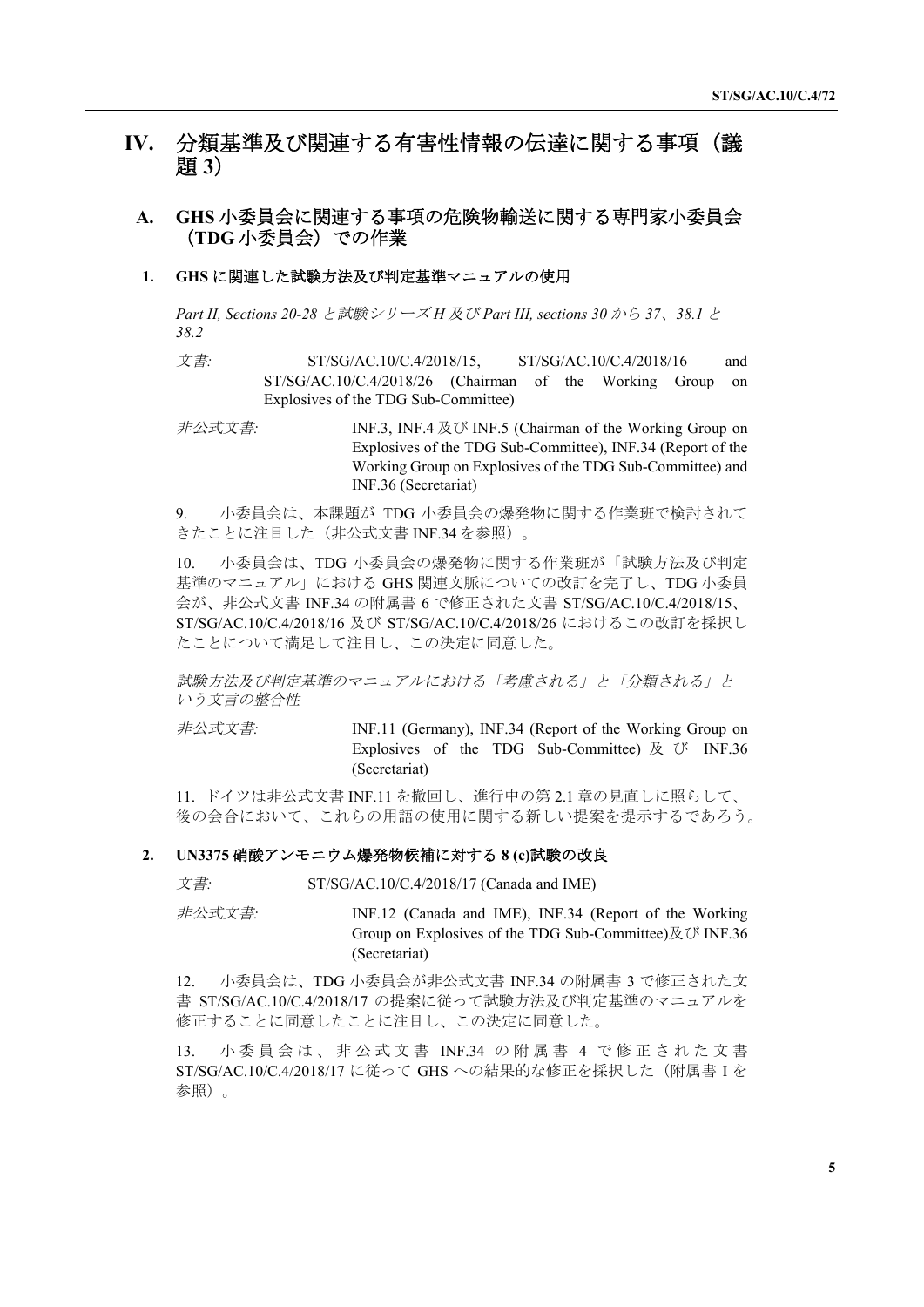14. スウェーデンの専門家は、これらの変更は第 2.1 章の改訂に関連して検討さ れるだろうと述べた。

#### **3. GHS** 第 **2.6** 章引火性液体に対する分類基準

文書*:* ST/SG/AC.10/C.4/2018/22 (IPPIC)

非公式文書*:* INF.29 (IPPIC)及び INF.36 (Secretariat)

15. IPPICの代表は、ST/SG/AC.10/C.4/2018/22の提案は、第 32回会合でドイツが 提起したコメントに対処するために非公式文書 INF.29 で修正されたと述べた。

16. 一部の専門家は、リスクが輸送とその他の部門において異なるため、注記の 文章を分類基準の文章に入れることについて懸念を表明した。彼らは、提案され た変更が供給と使用において安全性の問題を引き起こす可能性があると考えた。 他のものは、非公式文書 INF.29 のパラグラフ 2 で示された矛盾に対処することに はメリットがあるかもしれないと認めた。

17. 小委員会は、提案された修正案を支持しなかった。

#### **4.** 酸化性物質の試験

文書*:* ST/SG/AC.10/C.4/2018/24 (France)

非公式文書*:* INF.22 (France), INF.23 (France)及び INF.36 (Secretariat)

18. 小委員会は、TDG 小委員会が文書 ST / SG / AC.10 / C.4 / 2018/24 の提案に従 って試験方法及び判定基準のマニュアルを修正することに合意したことに注目し た。議論の末、小委員会はこの決定に同意した。

19. 小 委 員 会 は 、 こ の 問 題 に 関 す る 作 業 を 継 続 す る た め 、 ST/SG/AC.10/C.4/2018/24 の段落 22 および非公式文書 INF.22 におけるこの提案を採 択した(附属書 II を参照)。

#### **5.** エアゾール及び高圧化学品の分類

| 文書:    | ST/SG/AC.10/C.4/2018/23 (FEA)及び |                                                          |  |  |  |  |
|--------|---------------------------------|----------------------------------------------------------|--|--|--|--|
|        |                                 | ST/SG/AC.10/C.4/2018/25 (CEFIC)                          |  |  |  |  |
| 非公式文書: |                                 | INF.36 (Secretariat), INF.39 (United States of America), |  |  |  |  |

20. 何人かの代表は、高圧化学品の定義として 50%のカットオフ値に言及する ことを支持しなかった。議論の後、ST / SG / AC.10 / C.4 / 2018/25 における提案は、 カットオフ値の参照を削除するように修正された。

INF.40 (Sweden) 及び INF.42 (CEFIC, EIGA)

21. 小委員会は、2 つの追加修正があった INF.42 における修正案及び ST/SG/AC.10/C.4/2018/25 の修正案を採択した(附属書 I を参照)。

22. 小委員会は、ST/SG/AC.10/C.4/2018/23で提案された対応する結果的な修正を 採択した(附属書 I を参照)。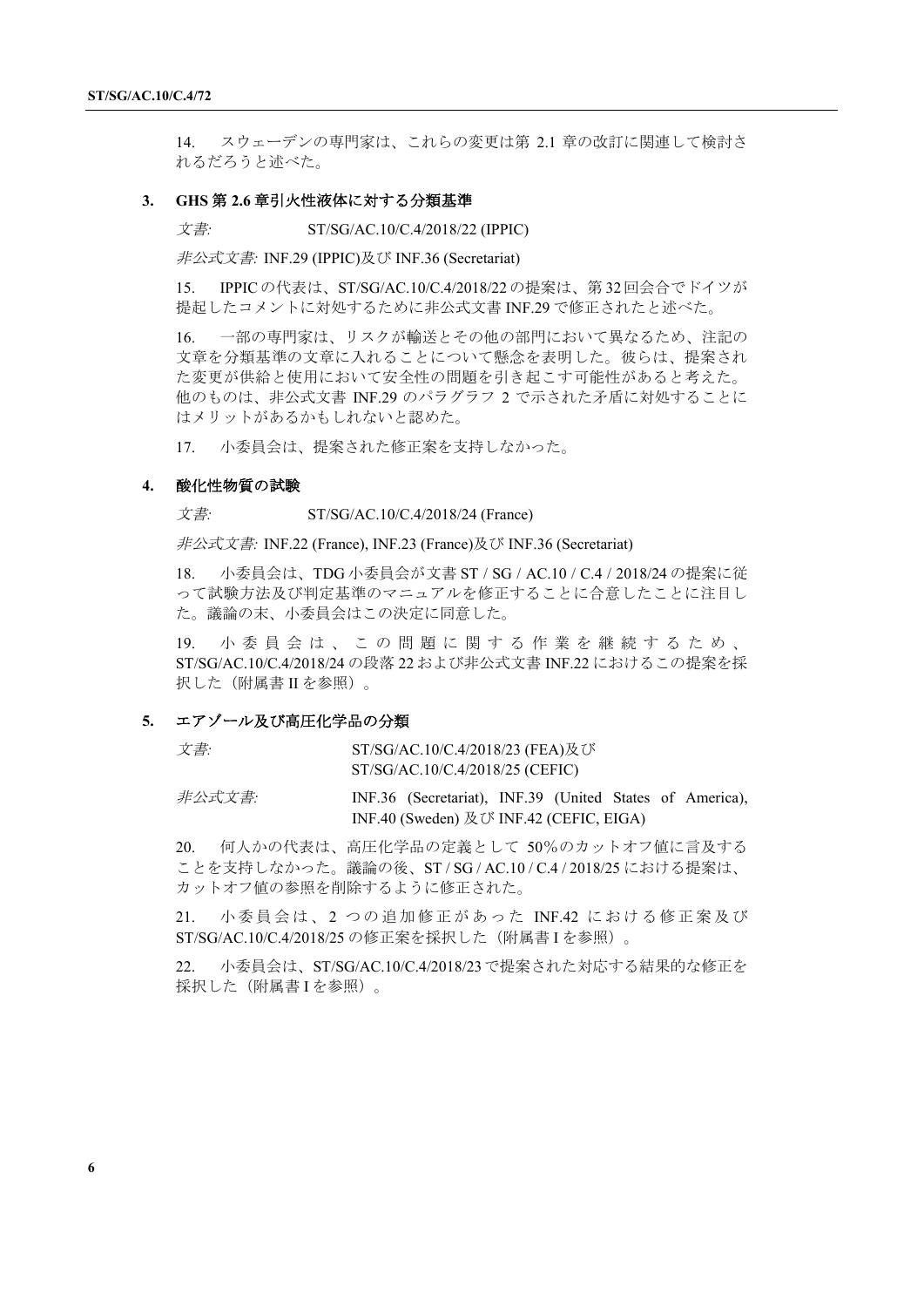### **6.** その他の事項

非公式文書*:* INF.36 (Secretariat)

23. 小委員会は、TDG 小委員会が皮膚腐食性の細区分を考慮した改訂 OECD テ ストガイドライン 431 を考慮に入れるため、モデル規則の 2.8.3.2 の改正を採択し たことに注目した(ST/SG/AC.10/C.3/108 のパラグラフ 129 を参照)。

### **B.** 第 **2.1** 章の検討

#### **1. GHS** における爆発物のための修正された分類体系基準

| 文書: | ST/SG/AC.10/C.4/2018/19 (Sweden)及び                    |
|-----|-------------------------------------------------------|
|     | ST/SG/AC.10/C.4/2018/20 (Sweden and Chairman of the   |
|     | Working Group on Explosives of the TDG Sub-Committee) |

#### 非公式文書*:* INF.10 (United States of America, IME, SAAMI), INF.18 (IME, SAAMI), INF.19 (Sweden), INF.34 (Report of the Working Group on Explosives of the TDG Sub-Committee), INF.36 (Secretariat), INF.43/Rev.1 (Sweden)及び INF.46 (Sweden)

24. 小委員会は、前回の会合以来の非公式コレスポンデンスグループにより達成 された進展を歓迎した。また、同グループは、爆発物に関する作業班と合同で TDG 小委員会第 54 回会合に並行して会議を持ち、その後さらに、GHS 小委員会会 合の合間にも再び会議を持ったことが言及された。

25. スウェーデンの専門家はこれらの会議での検討結果を提示した。彼は、作業 は特にカテゴリー2 内の細区分の基準に焦点が当てられており、試験の詳細と同様 に分類の多くの事例が与えられていることを指摘した(非公式文書 INF.18 を参 照)。彼は、爆発物に関する作業班によってなされたコメント(非公式文書 INF.34 中のパラグラフ 10)を指摘し、その結果として修正された基準フローチャ ートを示した(非公式文書 INF.46)。彼はまた、直接容器が依然として細区分レ ベルでの分類結果において役割を果たすだろうと強調した。

26. 小委員会は、非公式コレスポンデンスグループが、輸送における現行の分類 システムを結果として変更させることなく、危険物クラスの爆発物の範囲と同様、 GHS における細区分 2A、2B 及び 2C への爆発物の割り当てに関する技術的基準 を策定するという付託事項を達成したことについて、満足して注目した。

27. 小委員会は、次のステップが GHS 第 2.1章の改訂に対応する提案を作成する ことであることに言及した。そのタスクを完了するには、しかしながら、作業が 次期 2 年間に継続されなければならない。

28. 議論の後、小委員会は、非公式文書 INF.43/Rev.1 で提案された次期 2 年間の 作業計画に同意した(附属書 II を参照)。

29. 小委員会は、必要に応じて、TDG 小委員会の爆発物に関する作業班が、第 2.1 章の検討にあたり、GHS 小委員会及びその非公式コレスポンデンスグループを 技術的に助言し、支援するであろうことに注目した。スウェーデンの専門家は、 この作業に参加を望む代表が彼に連絡をくれるよう招待した。

#### **2.** 「実用的な爆発物あるいは火工品の効果を生じさせる目的で製造された」という 表現の使用

文書*:* ST/SG/AC.10/C.4/2018/19 (Sweden)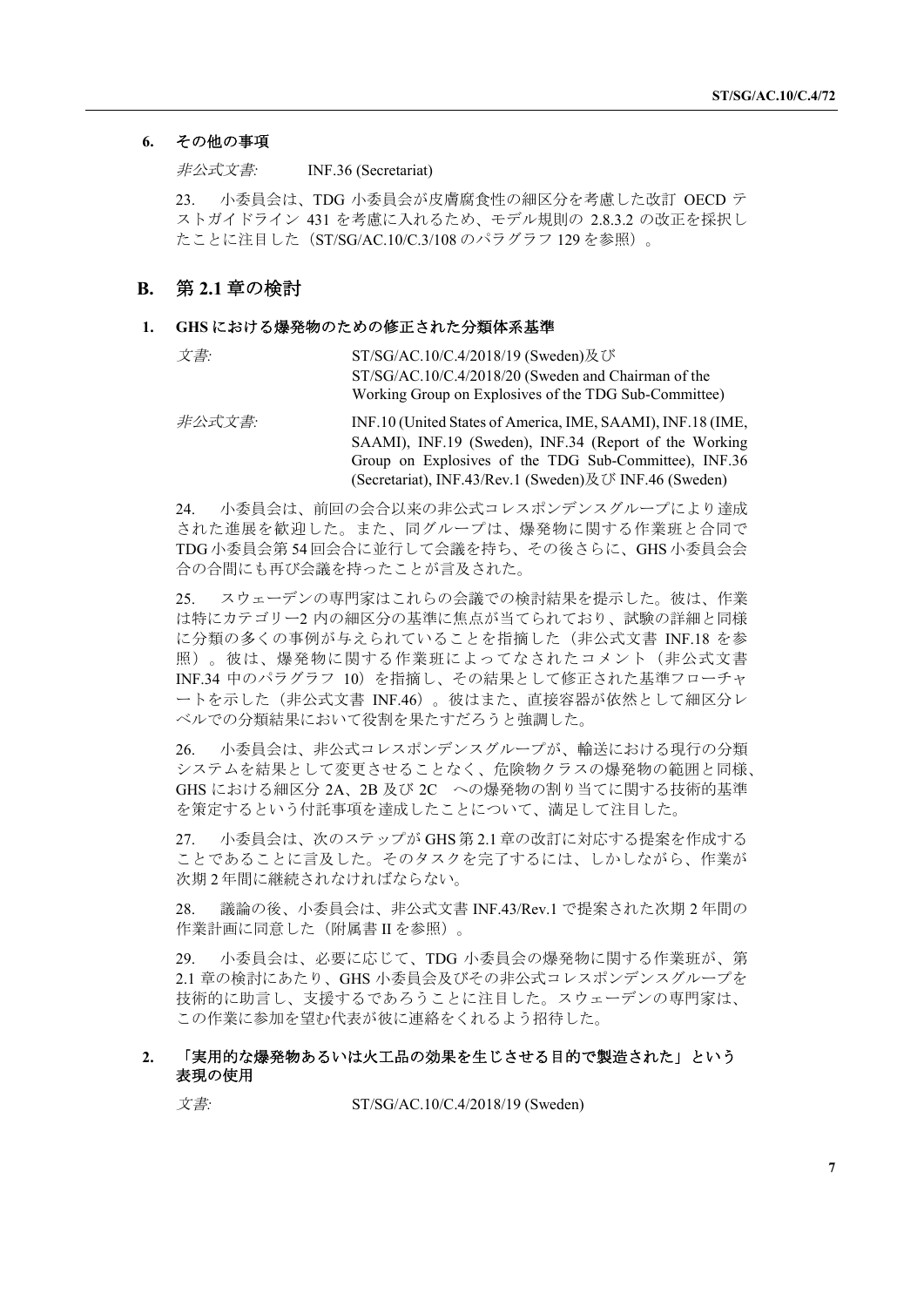非公式文書*:* INF.34 (Report of the Working Group on Explosives of the TDG Sub-Committee) 及び INF.36 (Secretariat)

30. 小委員会は、TDG 小委員会がモデル規則 2.1.3.3.1 を改訂する第 1 の提案を採 択したことに注目した。これに続く GHS の修正を含む第 2 の提案は、TDG 小委員 会で採択されなかった。したがって、GHS に対する付随的な修正は考慮されなか った。

### **C.** 粉じん爆発

31. この議題の小項目では文書が提出されなかったので、本議題は検討されなか った。

#### **D.** 健康有害性の分類のための動物を使用しない試験方法

文書*:* ST/SG/AC.10/C.4/2018/29 (Netherlands and United Kingdom)

非公式文書*:* INF.6/Rev.1, INF.27/Rev.1 及 び INF.28 (Netherlands and United Kingdom)

32. オランダとイギリスの専門家は、本会合内 12 月 5 日水曜日に、非公式コレ スポンデスグループが、INF.6/Rev.1 で修正された ST/SG/AC.10/C.4/2018/29 の改訂 の提案を確定し、次の 2年間の作業計画に対する項目を検討したことを報告した。

33. 小委員会は、INF.6 / Rev.1 で修正された ST/SG/AC.10/C.4/2018/29 の改訂案を 追加の編集上の修正と共に採択した(附属書 I を参照)。

34. 小委員会はまた、非公式文書 INF.27/Rev.1 で修正された本作業の継続に対す る付託条項に同意した(附属書 II を参照)。非公式作業グループは作業の優先順 位付け方法について、次の 2 年間の早いうちに議論するだろう。

#### **E.** 実際の分類に関する問題

文書*:* ST/SG/AC.10/C.4/2018/28 (United States of America)

非公式文書*:* INF.38/Rev.1 (United States of America)

35. アメリカの専門家は、本会合内 12 月 4 日火曜日に、非公式コレスポンデス グループが、ST/SG/AC.10/C.4/2018/28の改訂提案を確定し、次の 2年間の作業計画 に対する項目を検討したことを報告した。

36. 非公式作業グループは、現在の作業計画から項目(a) 及び(d)を削除すること を推奨した(第 32 回会合の非公式文書 INF.39 を参照)。項目(a)は、第 3.2 章及び 第 3.3 章の加成方式を、ある有害性カテゴリーのつなぎの原則内の内挿に含めると いう検討項目だが、この問題は複雑で、非公式作業グループは合意に達すること ができないことから、次の 2年間に残されなかった。この項目は、必要に応じて後 の段階で再検討される。項目(d)は、非公式作業グループとして GHS における更新 は不要と判断した。

37. 小委員会は、ST/SG/AC.10/C.4/2018/28で提案されたように、第 3.8章と第 3.9 章そしてパラグラフ 1.3.2.3への修正を採択した(附属書 I を参照)。

38. 小委員会は、非公式文書 INF.38/Rev.1 に含まれる非公式コレスポンデンスグ ループの付託事項に同意した(附属書 II を参照)。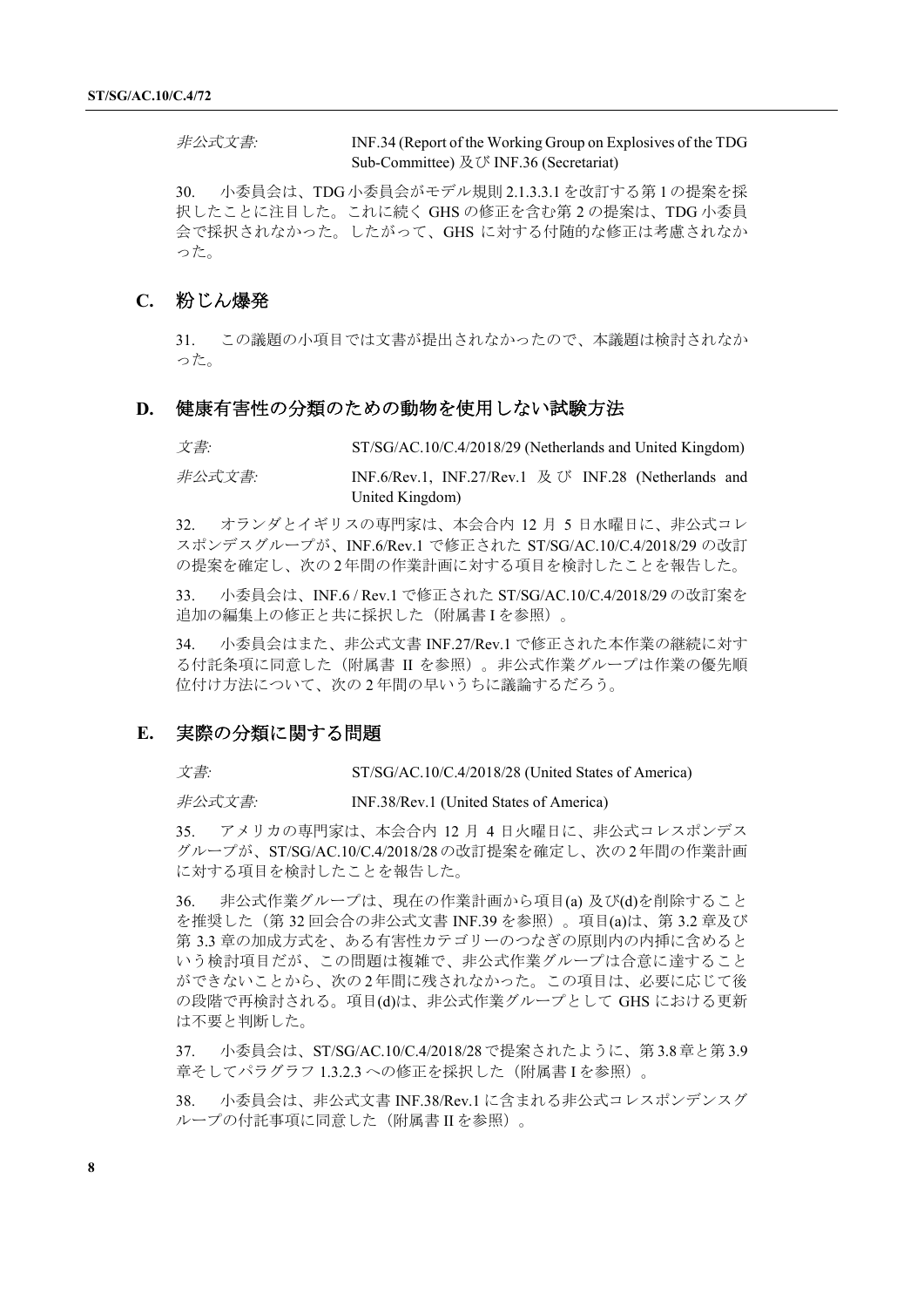#### **F.** 誤えん有害性

文書*:* ST/SG/AC.10/C.4/2018/34 (IPPIC)

非公式文書*:* INF.37 (IPPIC)

39. 非公式文書 INF.37 の追加的なサポートデータが遅くに配布されたことを指 摘し、それらを検討するにはもっと時間が必要であり、代替基準が石油系炭化水 素にどのように適用できるかについて懸念を表明する代表もいた。

40. 一部の専門家は、40℃での測定が可能ではない物質または混合物に対する動 粘性率を決定するための代替方法を提供する必要があることに同意した。小委員 会は、次の 2 年間でこの作業を継続することを支持した。

### **G.** ナノマテリアル

非公式文書*:* INF.35 (France)

41. フランスの専門家は、OECD レベルで、そして北欧化学グループのもとで、 ナノマテリアルに関する現在進行中の作業について小委員会に報告した。

42. 小委員会はこの情報に注目し、現在の付託事項を用いてこの項目を次の 2 年 間の作業計画に入れることに同意した(附属書 II を参照)。

# **H.** その他

### **GHS** におけるリスクマネジメントの検討

文書*:* ST/SG/AC.10/C.4/2018/33 (United States of America and Australia)

43. 小 委 員 会 は 、 ス ウ ェ ー デ ン の 専 門 家 に よ り 口 頭 で 修 正 さ れ た ST/SG/AC.10/C.4/2018/33 での提案を採択した(附属書 I を参照)。

## **V.** 危険有害性の情報伝達に関する課題(議題 **4**)

#### **A.** 小さな包装のラベル

非公式文書*:* 第 35 回会合の INF.12 (annex 7 example), INF.14 (AISE, RPMASA), INF.15 (CEFIC), INF.30 (IPPIC), INF.32 (China) and INF.47/Rev.1 (CEFIC)

44. 非公式作業グループは、小さな包装のラベルに関する作業に対する次の可能 な段階及び次の 2 年間の作業計画の準備について議論した。

45. 議論の後、実用的なラベル表示問題における非公式作業グループとグループ 名を改名し、非公式文書 INF.47/Rev.1で示されたようにその範囲を拡大することが 同意された。

46. 小委員会は、非公式作業グループが非公式文書 INF.47/Rev.1 の付託事項およ び作業計画に従って作業することに合意した(附属書 II を参照)。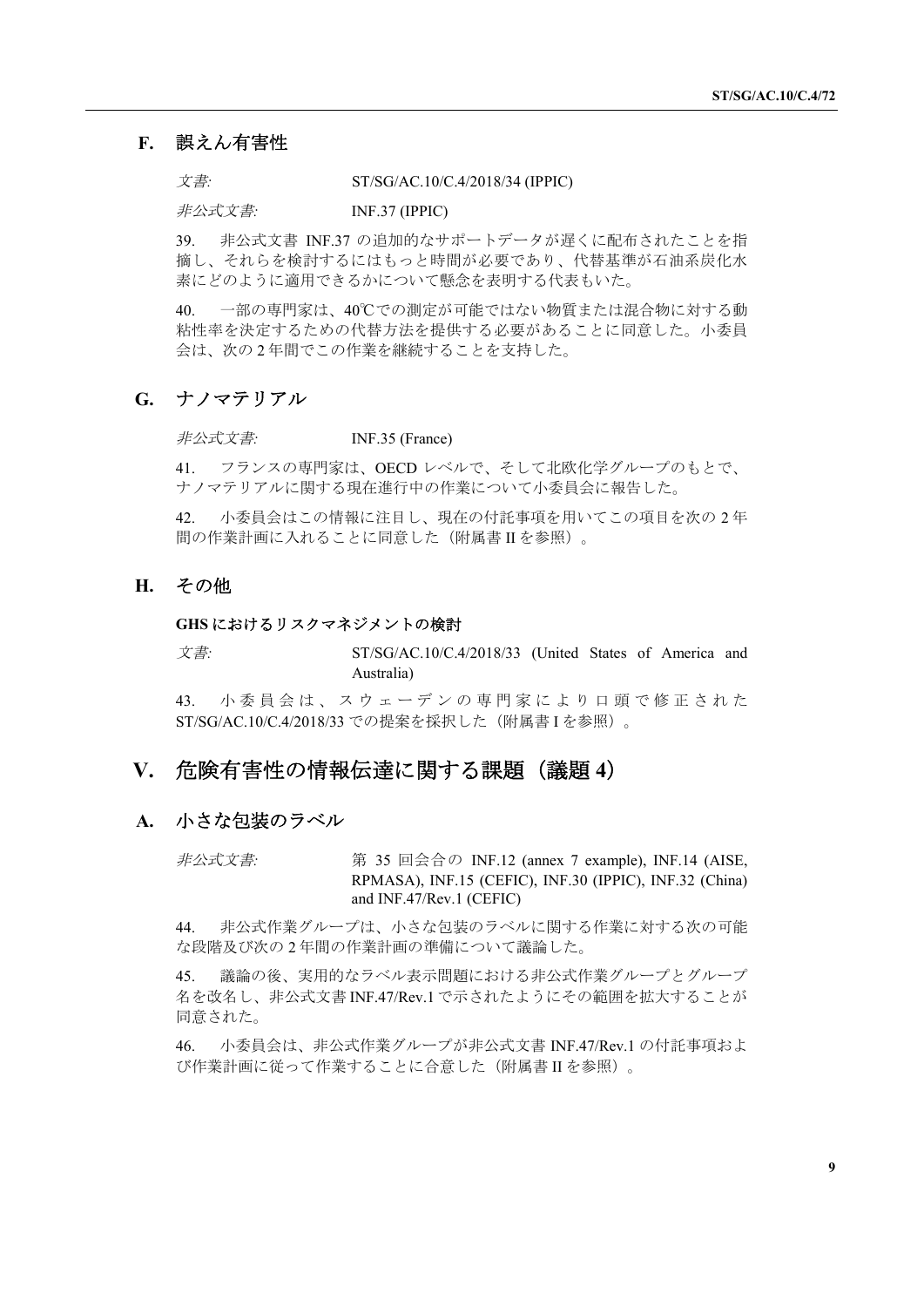### **B.** 附属書 **1** から **3** の改善および注意書きのさらなる合理化

#### **1.** 非公式作業グループの作業

非公式文書: INF.16 (AISE, RPMASA), INF.25 (United Kingdom)及び INF.26 (United Kingdom)

47. イギリスの専門家は、非公式作業グループがこのセッションの議題に対する 文書を再考し、非公式文書 INF.25 に基づき次の 2 年間の作業計画を検討したこと を小委員会に報告した。

48. 非公式作業グループはまた、非公式文書 INF.16 で作業計画への追加提案を 議論した。注意絵表示に関連して提案された活動は、既に作業計画に含まれてい ると結論された。非公式作業グループは、健康に対する有害性の絵表示に対して 提案された活動について追加することは、グループの義務の範囲を超えるため、 支持しなかった。

49. 小委員会は、非公式文書 INF.25 における非公式作業グループの作業計画に 同意した(附属書 II を参照)。

#### **2.** 医療的対応の注意書き(**P301** から **P315**)を改善するための附属書 **3** の変更案

文書*:* ST/SG/AC.10/C.4/2018/30 (United Kingdom)

非公式文書*:* INF.7 (United Kingdom), INF.26 (United Kingdom)

50. 小委員会は、医療的対応の注意書きを改善する変更案に同意し、非公式文書 INF.7 を反映させた ST/SG/AC.10/C.4/2018/30 で提案された修正を採択した(附属書 I を参照)。

#### **3. P201** および **P202** の変更案

文書: ST/SG/AC.10/C.4/2018/31 (United Kingdom)

非公式文書*:* INF.8 (United Kingdom)及び INF.26 (United Kingdom)

51. 慎重な検討後、ST/SG/AC.10/C.4/2018/31 で提案された P203 の記述「全ての 安全のしおりを読み、従う」が、非常に危険な化学物質に暴露された人々が、 P201 におけるのと同様、全ての安全な情報を探し出す必要があるかもしれないこ とを捉えていないことを懸念する代表もいた。そのため、作業グループは「使用 前にすべての安全のしおりを入手し、読み、従うこと。」と読むような記述に更 新することを推奨した。

52. 小委員会は、非公式文書 INF.8 を反映させた ST/SG/AC.10/C.4/2018/31で提案 された修正案を、非公式作業グループにより提案された修正とともに採択した (附属書 I を参照)。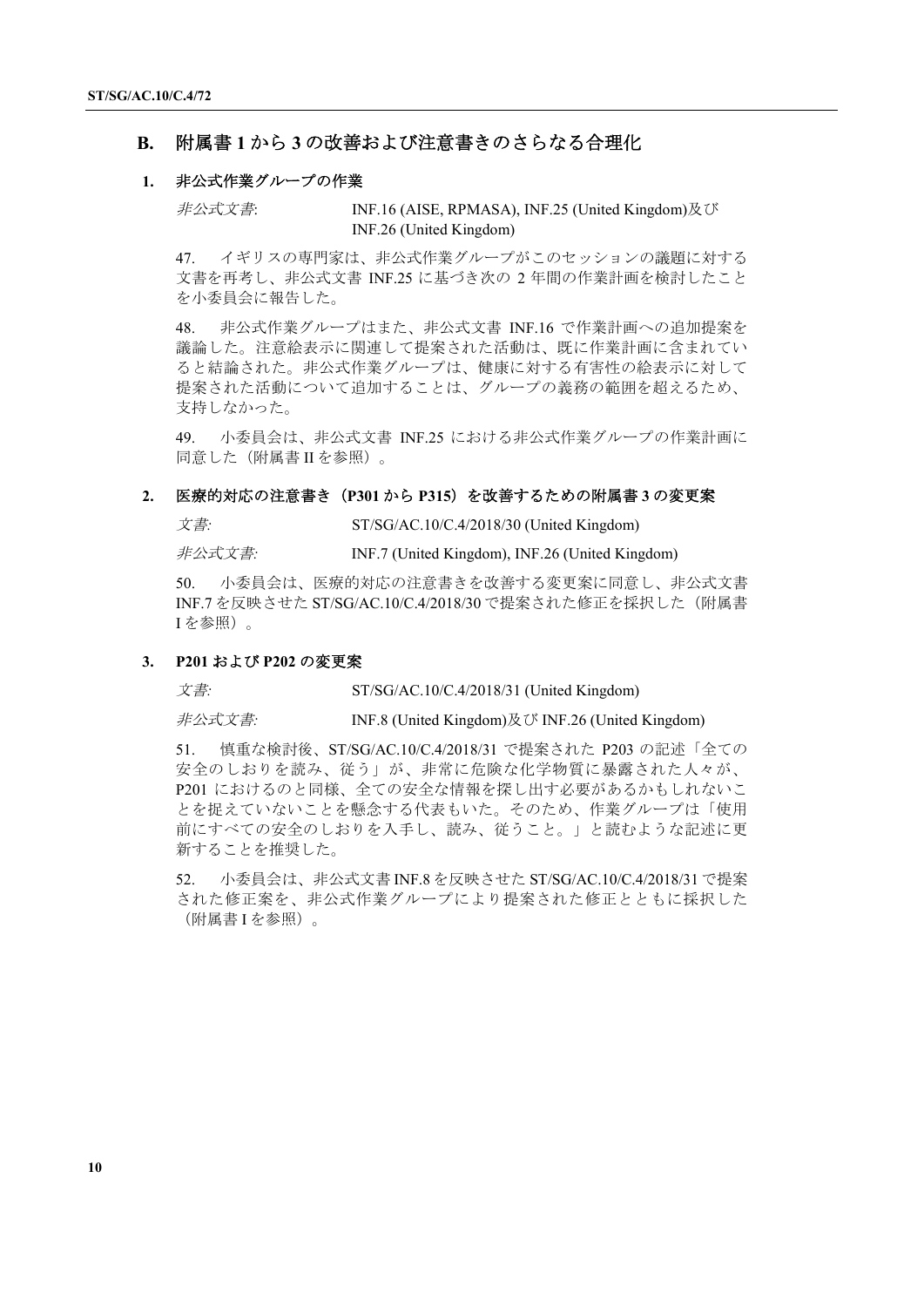#### **4.** 附属書 **3** のセクション **2** から **4** までの変更案

文書*:* ST/SG/AC.10/C.4/2018/32 (United Kingdom)

非公式文書*:* INF.9 (United Kingdom)及び INF.26 (United Kingdom)

53. 小委員会は、作業班が、注意書きの元出典を保持することが重要な文脈を提 供すると感じたことをうけ、ST/SG/AC.10/C.4/2018/32 のパラグラフ 6(d)(iii)を除き、 非公式文書 INF.9 を反映させた ST/SG/AC.10/C.4/2018/32 の修正案を採択した(附 属書 I を参照)。

#### **5.** 次期 **2** 年間の作業計画:既存の注意書きに関連した注意喚起絵表示の見直しと消 費者製品への理解のための既存の健康有害性絵表示の見直し

非公式文書*:* INF.16 (AISE, RPMASA)

54. 小委員会は、作業計画の項目として、健康有害性絵表示をわかりやすく見直 しするという提案を議論した。小委員会はこれを作業計画に加えないことを決定 したが、専門家は次の 2年の間、いつでも新しい研究や提案を提示できることにつ いて指摘した。

### **C.** 「成分割合比率」の使用:附属書 **4**、**A4.3.3.2.3** の検討

非公式文書*:* INF.20 (CEFIC)

55. 起草された A4.3.3.2.3 が異なる解釈につながる可能性があることが認識され たが、小委員会は、非公式文書 INF.20 で提案された代替テキストを支持せず、こ れを次の 2 年間の作業計画に残すことに同意した( 附属書 II を参照)。

56. 提案文章が自国の企業の機密情報を取り扱う方法と矛盾する可能性があるこ とを指摘する代表もいたが、その他は議論を続けることへの支持を表明した。

#### **D.** その他

#### 附属書 **4** セクション **9** の訂正

文書*:* ST/SG/AC.10/C.4/2018/27 (Germany)

非公式文書*:* INF.44 (Germany and Sweden)

57. 議論の後、小委員会は、いくつかの追加修正を加えた非公式文書 INF.44 で 改訂された附属書 4、セクション 9 中の式の表示を修正する提案を採択した(附属 書 I を参照)。

# **VI. GHS** の実施(議題 **5**)

#### **A. GHS** にしたがって分類した化学品リストの開発

58. この議題の小項目では文書が提出されなかったので、本課題は検討されなか った。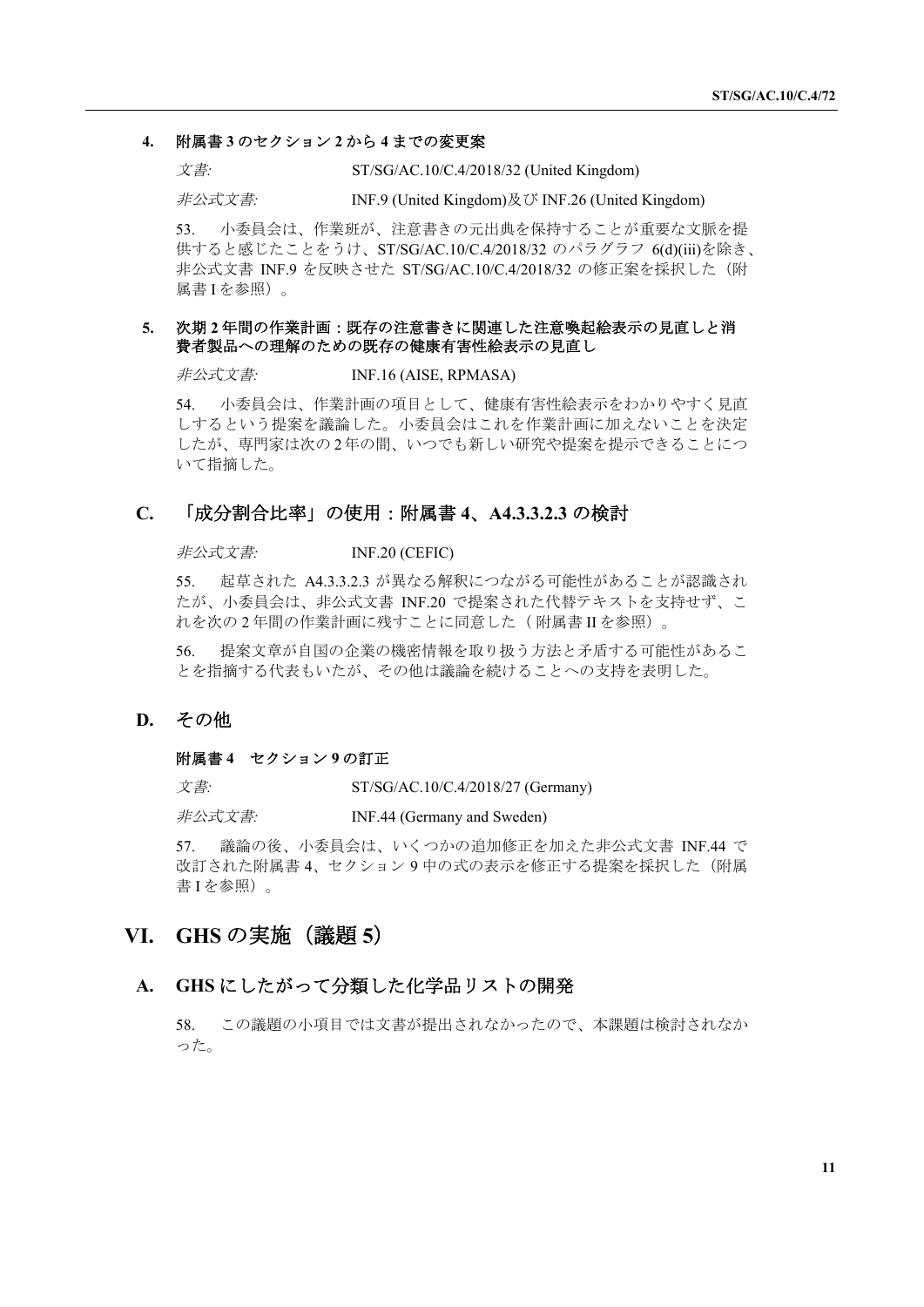### **B.** 実施状況報告

#### **1. GHS** の実施

コロンビアとメキシコ

非公式文書*:* INF.24 (Secretariat)

59. 小委員会は、コロンビアの職場において使用される化学物質に対する GHS 改訂第 6 版の実施に関する情報に注目した。

60. 小委員会は、GHSの改訂第 5版に基づいて、職場での有害物質からの有害性 とリスクの特定及び伝達のための調和システムのメキシコにおける発効に関する 情報に注目した。

南アフリカ共和国

61. RPMASA の代表は、小委員会に対し、南アフリカ労働局が 2018 年 9 月に有 害化学物質規制案を発表し、コメント期間は 2018 年 12 月中旬に終了予定で、南部 アフリカ開発共同体 (SADC) 加盟国の合意にしたがって 2020 年までの実施を達 成する見込みであることを報告した。

#### **2. GHS** の実施状況における情報

非公式文書*:* INF.31 (CEFIC)

62. 小委員会は、次の会合で、各国による GHS の実施に関連するデータ収集の ためにテンプレートを共有するという CEFIC からの申出を歓迎した。

#### **C.** 他の団体及び国際機関との協力

非公式文書*:* INF.41 (Secretariat)

63. 小委員会は、有害廃棄物の越境移動およびその処分の管理に関するバーゼル 条約の附属書 III の改訂に対する締約国会議の決定と、その改訂プロセスにおける GHS の条項を考慮する意思に対し、興味を持って注目した。

64. 附属書 I、III 及び IV の見直し並びに締約国会議で制定されたバーゼル条約 附属書 IX の関連する側面に関する専門家作業グループは、第 14 回締約国会議 (2019年4月29日から5月10日)を考慮した附属書 I 及び III の見直しを議論す るための報告書を提示することが期待されている。次の会合では、締約国会議の 結果に応じて、さらなる情報が提供されるだろう。

# **D.** その他

65. この議題の小項目では文書が提出されなかったので、本課題は検討されなか った。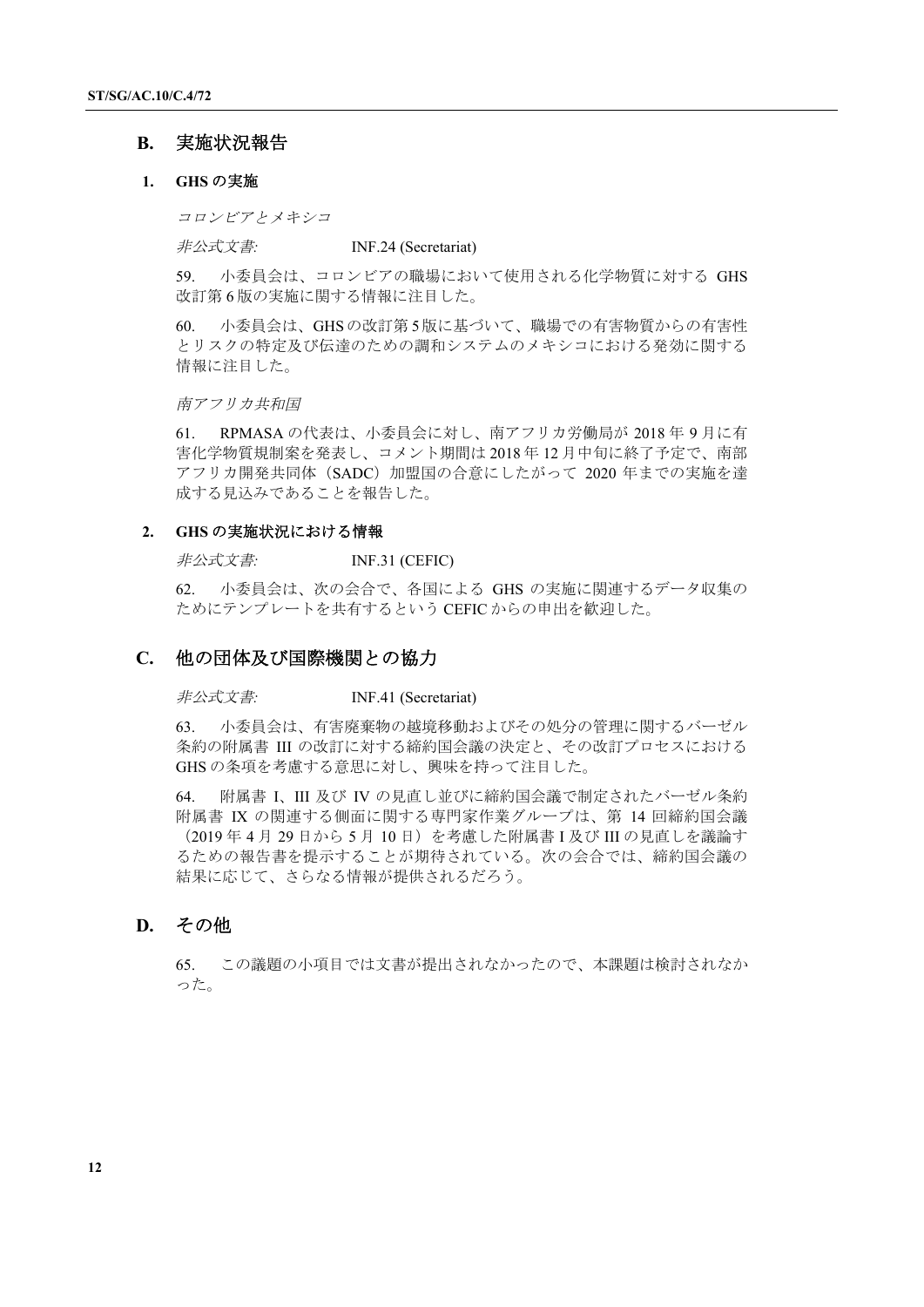# **VII. GHS** 判定基準の適用に関するガイダンスの開発(議題 **6**)

非公式文書*:* INF.33 (IPIECA)

66. 小委員会は、IPEICA の『石油系物質への世界調和システム(GHS)基準の 適用に関するガイダンス』2018 年版の草案に注目した。

67. 欧州連合の代表は、石油系物質を分類するためのアプローチについて欧州レ ベルで進行中の議論について小委員会に報告した。

68. 議論に含まれている問題には特に以下のものが含まれる:

- 個々の構成要素の既知の発がん性、変異原性および生殖毒性の特性の使用 対 特定の石油系 UVCB(未知かまたは不定な構成要素をもつ物質、複雑な反応生 成物、または生体物質)物質に関するデータの使用;および
- 実際の分類に関する問題における非公式作業グループによって現在議論されて いる、特定のヒトの健康有害性に対する相加性の適用の可能性。

69. 欧州連合の代表は、これらの議論の結果を適切にガイダンスの完成またはさ らなる更新のために考慮に入れるように IPIECA に要請した。

# **VIII.** 能力強化(議題 **7**)

70. 小委員会は、UNITAR が実施した GHS の能力強化および意識向上活動に注 目した。

71. ウズベキスタンにおける国家プロジェクトの一環として、国家 GHS 実施戦 略の策定が 2018 年 12 月に最終決定される予定である。研修ワークショップは、 2018 年 11 月に UNITAR のロシア語を話す専門家により開催され、過去 6 ヶ月にも いくつかの国内研修会が行われている。

72. ギニア共和国では、UNITAR のフランス語を話す専門家が 2018 年 11 月に研 修を実施し、能力強化と意識向上の機会を提供した。国家実施戦略もまたその最 終段階にあり、今月 (12月) 初めに最終決定されるだろう。

73. 小委員会はまた、2 つの能力強化ワークショップが、ガーナとコートジボア ールで 2019 年 1 月及び 2 月に開催される予定であること、GHS に関する UNITAR の e-ラーニングコースの新しいセッションが 2019 年 3 月から 5 月に開催されるこ とに注目した。

# **IX.** 次期 **2** 年間 **2019** から **2020** 年の作業計画(議題 **8**)

文書*:* ST/SG/AC.10/C.4/2018/21 (Germany)

非公式文書*:* INF.17 (AISE), INF.36, item 9 (Secretariat)及び INF.45/Rev.1 (Secretariat)

74. 小委員会は、ST/SG/AC.10/C.4/2018/21で提案された作業計画の新しい項目を 採択し、タスク3を次の様に修正した:

『タスク 3: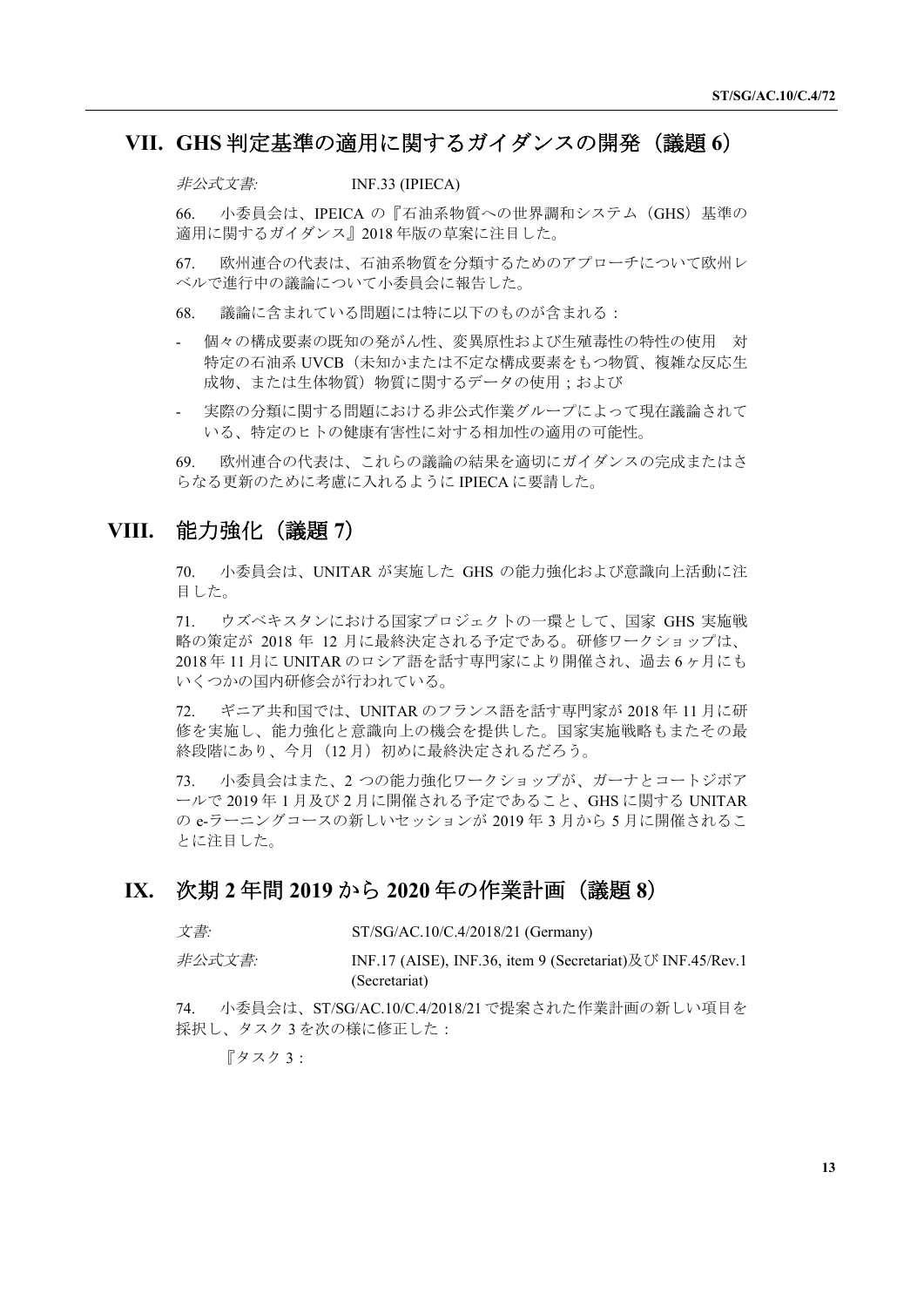- 3.1 タスク 1 と 2 の結果を考慮し、物理化学的危険性の組み合わせに対す る体系的なアプローチを GHS のために開発することができるかどう か、またその方法について小委員会に勧告を出す。
- 3.2 タスク 3.1 の結果に基づき、GHS に規定/情報を追加する方法を評価す る。例えば、外タンスとして、及び/または個々の危険有害性クラス 内で、適切な場合は GHS への修正を提案する。』

75. 今回と前回の会合中に、この項目及びその他の議題項目下で議論され、承認 された提案に基づき、小委員会は、附属書 II に再現された 2019 から 2020 年の作業 計画に合意した。

76. 小委員会は、カナダとアメリカの専門家が、次の会合で項目 3(a)(GHS にし たがって分類した化学品リストの開発の評価)の作業計画を最終決定することに 注目した。

### **X.** 経済社会理事会決議案 **2019/**…(議題 **9**)

非公式文書*:* INF.21 (Secretariat)

77. 小委員会は、経済社会理事会の 2019 年会合での検討のための提案された決 議案草案パート B を採択した。

# **XI.** 次期 **2** 年間 **2019** から **2020** 年の役員選挙(議題 **10**)

78. 2014 年以来、小委員会の副議長を務めた Robin Foster 氏は、次期 2 年間、副 議長としての職務を継続することはできないだろう小委員会に伝えた(パラグラ フ 80 も参照)。

79. カナダ(議長について)及びイギリス(副議長について)の専門家による提 案に基づき、小委員会は、満場一致で Maureen Ruskin 氏(アメリカ)を議長とし て再選し、満場一致で Paul Taylor 氏(オーストラリア)を副議長として選出した。

# **XII.** その他(議題 **11**)

### **A. A. Robin Foster** 氏(イギリス)及び **Pierre Wolfs** 氏(**EIGA**)への 謝辞

80. 小委員会は、2005 年からイギリスの代表として、2014 年 7 月からは小委員 会の副議長として、小委員会の会合に参加している Robin Foster 氏が、間もなく引 退するため、これが最後の出席になることを知らされた。小委員会は、彼の GHS の発展への貢献と、腐食性における TDG 及び GHS 小委員会の合同会合の議長、附 属書 1 から 3 の改善における非公式作業グループのリーダー、さらにこの 5 年間の 非動物試験方法における作業グループの共同議長としての献身と作業に対し、感 謝の意を表し、長く幸せな退職になるよう願った。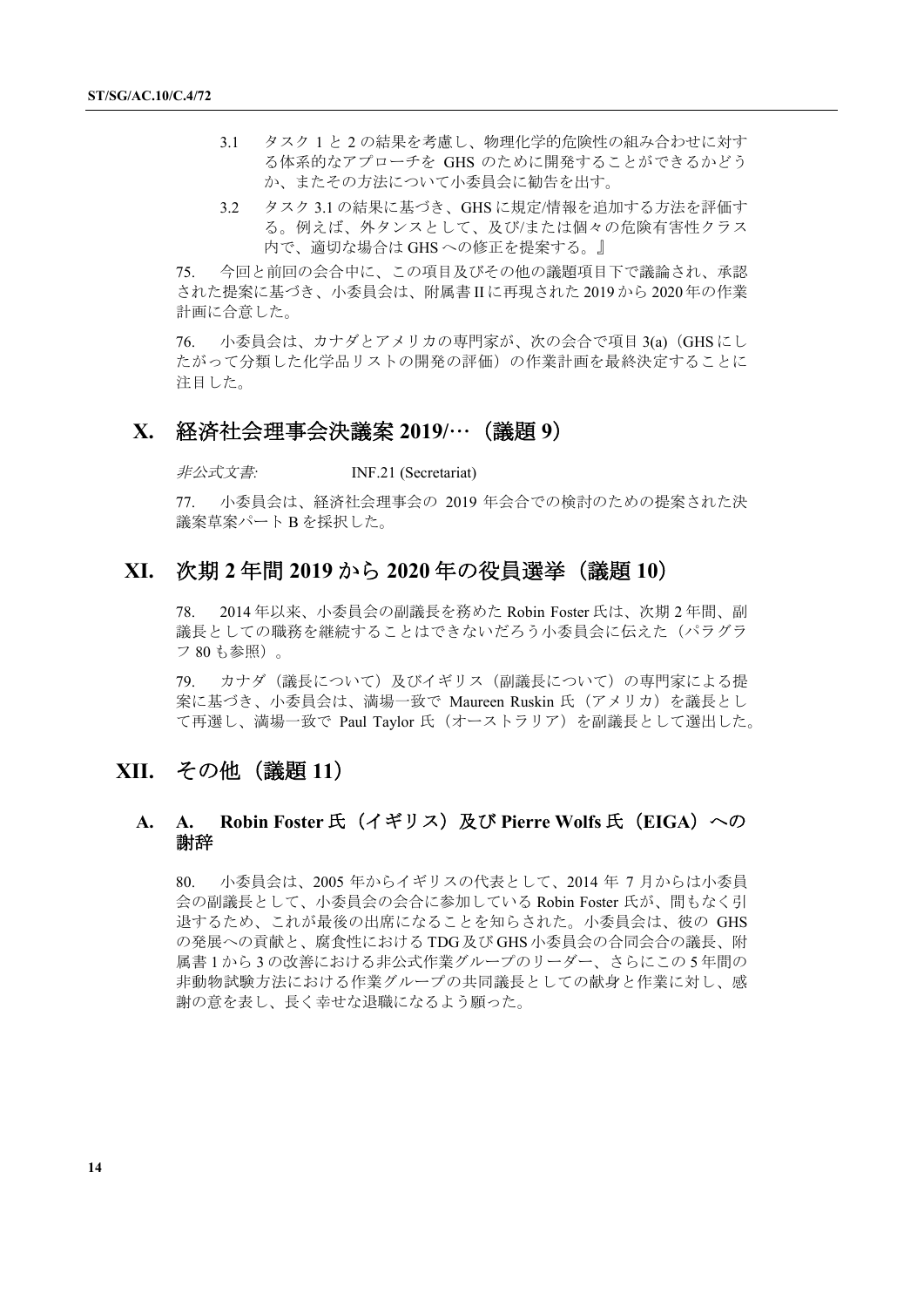81. 小委員会はまた、1989 年から TDG 小委員会に、2005 年から GHS 小委員会 に EIGA を代表していた Pierre Wolfs 氏も間もなく引退することなったため、これ が最後の出席になることを知らされた。彼の努力と献身に感謝した。

# **B.** 第 **37** 回会合

82. 小委員会は以下のように次回会合 (2019年7月8日から10日)の文書提出 期限に言及した:

- 両小委員会 (TDG 及び GHS) による審議への文書提出: 2019年4月5日
- 第 37 回 GHS 小委員会への文書提出:2019 年 4 月 12 日

# **XIII.** 報告書の採択(議題 **12**)

83. 慣例にしたがい、小委員会は事務局により準備された案に基づいて第 36 回 会合の報告書を採択した。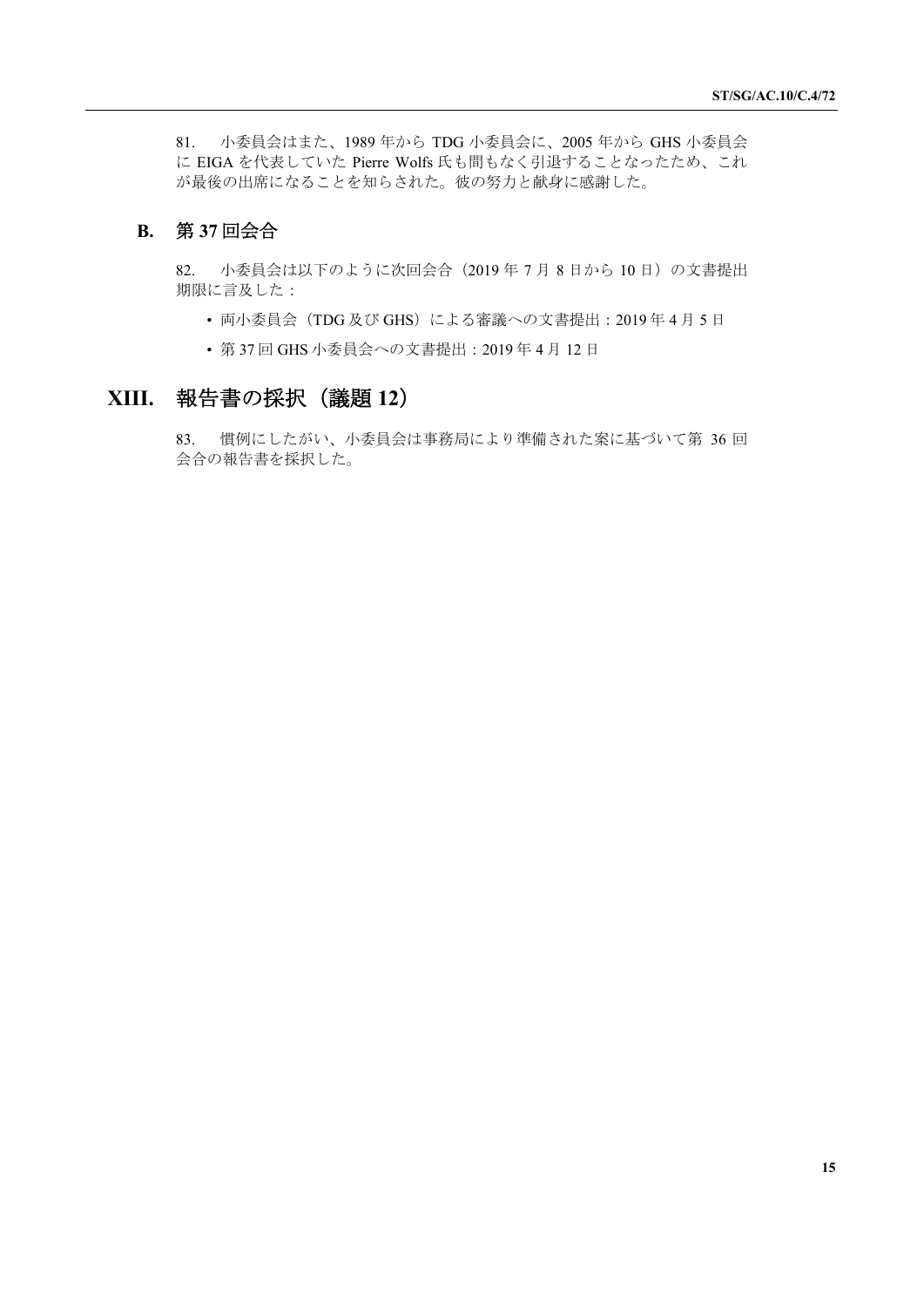# 附属書 **I**

# **GHS** 改訂第 **7** 版**(ST/SG/AC.10/30/Rev.7)**に対する改訂草案

# **1.1** 章

1.1.2.6.1 After the first sentence, insert the following two new sentences: "However, information on risk management is occasionally provided in the GHS on a case-by-case basis for guidance purposes. Competent authorities are best placed to determine in regulations or standards the appropriate risk assessment procedures and risk management measures.".

*(Reference document: ST/SG/AC.10/C.4/2018/33, as amended)*

### **1.3** 章

#### 文書 **ST/SG/AC.10/C.4/2018/28** は採択された。

### **2.1** 章

Figure 2.1.4 Add a new box with the following text:

"Did the Koenen Test reaction time exceed 60 seconds, and does the substance/mixture have >14% water?"

*(Reference document: ST/SG/AC.10/C.4/2018/17 as amended by informal document INF.34, Annex 4, Amendment 1)*

Figure 2.1.4 Add a new box with the following text:

"Test 8(e)

MBP Test

Does the substance/mixture have an MBP <5.6 MPa?"

*(Reference document: ST/SG/AC.10/C.4/2018/17 as amended by informal document INF.34, Annex 4, Amendment 1)*

### **2.3** 章

### 文書 **ST/SG/AC.10/C.4/2018/23** は採択された。

### 非公式文書 **INF.42** によって修正された文書 **ST/SG/AC.10/C.4/2018/25** は以下の変 更を加えて採択された:

Decision logic 2.3.2 Amend the text of the first box to read as follows "Mixture containing liquids or solids (i.e., pastes or powders) and gases, in pressure receptacles other than an aerosol dispenser, which is not classified as a gas under pressure". Amend the text of the second box to read as follows "Does the mixture contain liquids and/or solids and is the pressure in the receptacle higher than 200 kPa at 20 °C?".

### **2.5** 章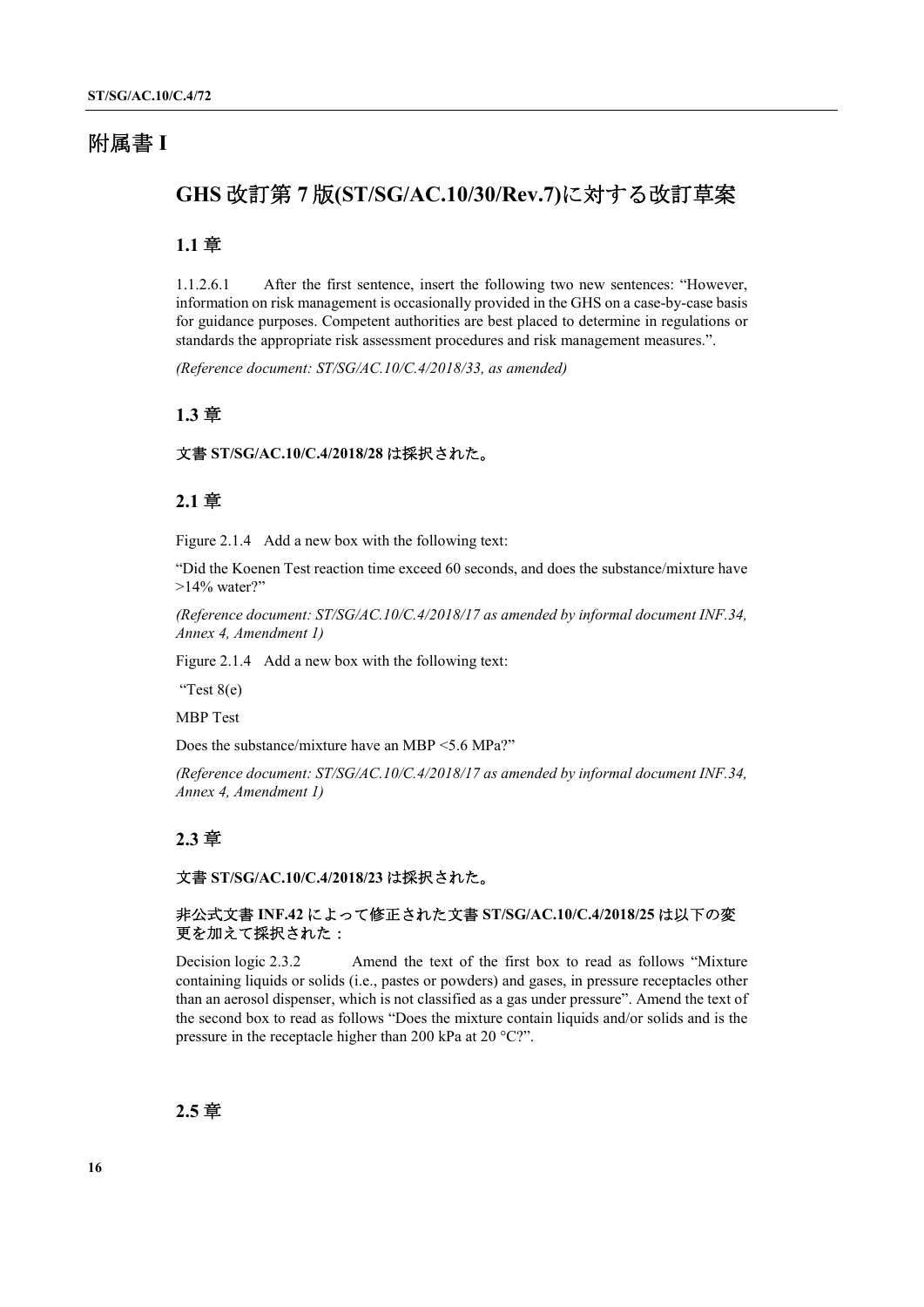文書 **ST/SG/AC.10/C.4/2018/25** の付随的な修正が採択された。

### **3.2** 章

#### 非公式文書 **INF.6/Rev.1** によって修正された文書 **ST/SG/AC.10/C.4/2018/29** は、以 下の変更を加えて採択された:

Table 3.2.2 Delete "after patch removal" in the entry for "Mild irritation".

3.2.2.3.4.1 Amend to read as follows:

"3.2.2.3.4.1 Where classification for corrosivity can be excluded and where tests have been undertaken in accordance with OECD Test Guideline 439, a substance should be considered for classification as skin irritant in category 2 based on the criteria in Table 3.2.7.".

Figure 3.2.1 In the box for "Tier 3" insert "existing" between "other" and "animal".

3.2.3.1.1 At the end of the first sentence, add "and 3.2.3.1.2 and 3.2.3.1.3 below".

3.2.3.1.3 Amend to read as follows:

"3.2.3.1.3 In the absence of any other information, a mixture is considered corrosive (Skin Category 1) if it has a pH  $\leq$  2 or a pH  $\geq$  11.5. However, if consideration of acid/alkaline reserve suggests the mixture" may not be corrosive despite the low or high pH value, this needs to be confirmed by other data, preferably from an appropriate validated *in vitro/ex vivo* test.".

### **3.8** 章

文書 **ST/SG/AC.10/C.4/2018/28** は採択された。

#### **3.9** 章

文書 **ST/SG/AC.10/C.4/2018/28** は採択された。

### 附属書 **1,** 表 **A1.3**

文書 **ST/SG/AC.10/C.4/2018/25** の付随的な修正が採択された。

#### 附属書 **3,** 第 **1** 節**,** 表 **A3.1.1**

非公式文書 **INF.42** によって修正された文書 **ST/SG/AC.10/C.4/2018/25** の付随的な 修正が採択された。

### 附属書 **3,** 第 **2** 節**,** 第 **3** 節及び第 **4** 節

文書 **ST/SG/AC.10/C.4/2018/32** 及び非公式文書 **INF.9** は、 **A3.3.1.5** (再番号 **A3.2.1.7**)の **2** 番目の文章の削除を除き、採択された。

### 附属書 **3,** 第 **2** 節**,** 表 **A3.2.1** 及び表 **A3.2.2**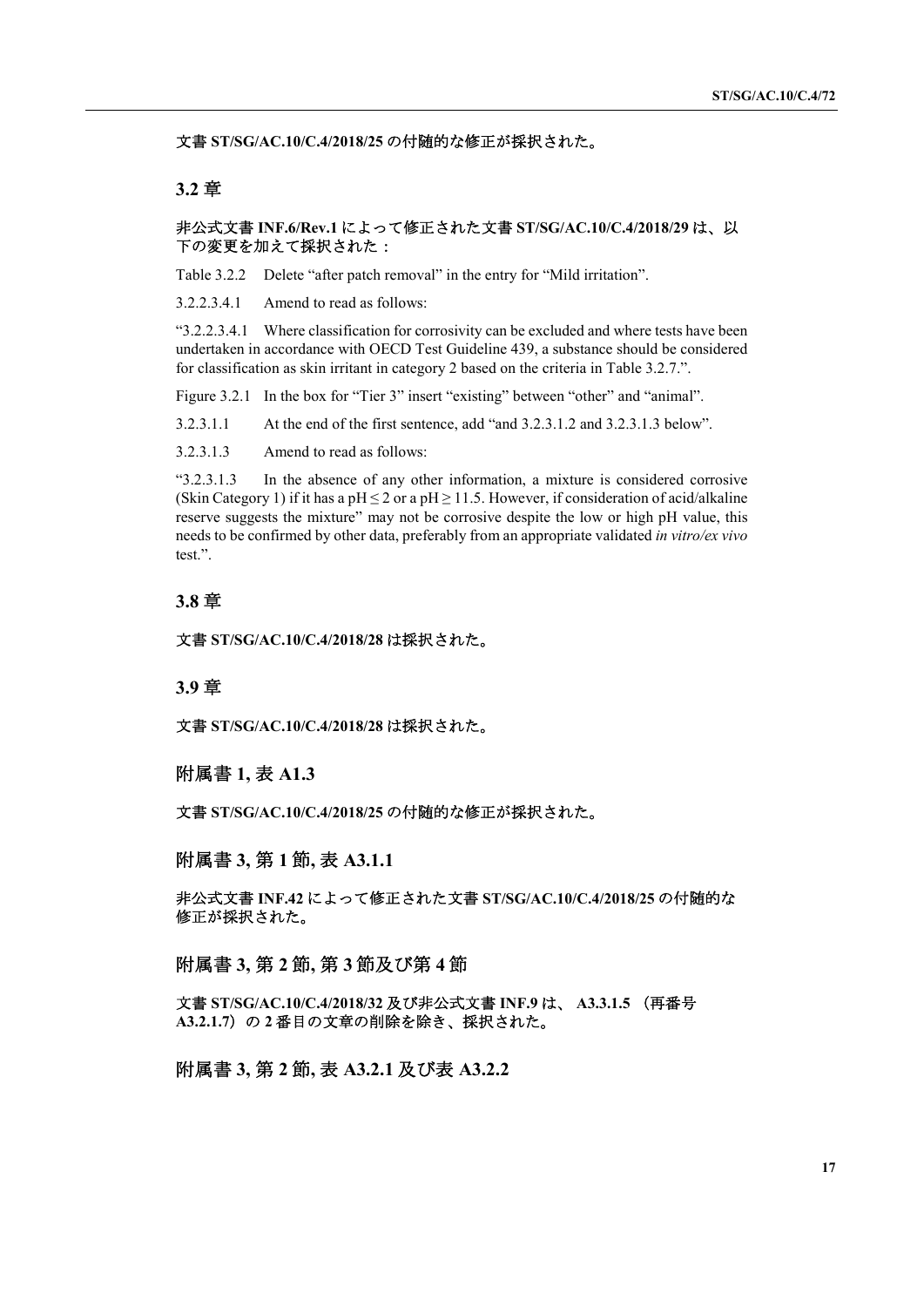#### 文書 **ST/SG/AC.10/C.4/2018/31** 及び非公式文書 **INF.8** は、以下の変更を加えて採択 された:

Replace all instances of "P203 Read and follow all safety instructions before use" by "P203 Obtain, read and follow all safety instructions before use".

Table A3.2.2 In column (1), remove the strikethrough of "P201" and "P202" in the first 2 rows, respectively.

附属書 **3,** 第 **2** 節**,** 表 **A3.2.2,** 表 **A3.2.3** 及び表 **A3.2.4**

文書 **ST/SG/AC.10/C.4/2018/25** の付随的な修正が採択された。

附属書 **3,** 第 **2** 節**, A3.2.3.5, A3.2.3.9** 及び表 **A3.2.3**

文書 **ST/SG/AC.10/C.4/2018/30** 及び非公式文書 **INF.7** は採択された。

### 附属書 **3,** 第 **3** 節

文書 **ST/SG/AC.10/C.4/2018/23** は採択された。

文書 **ST/SG/AC.10/C.4/2018/25** の付随的な修正が採択された。

文書 **ST/SG/AC.10/C.4/2018/30** 及び非公式文書 **INF.7** は以下の変更を加えて採択さ れた:

A3.3.2.4.1 In (a) replace "P316" by "P317".

#### 文書 **ST/SG/AC.10/C.4/2018/31** 及び非公式文書 **INF.8** は以下の変更を加えて採択さ れた:

Replace all instances of "P203 Read and follow all safety instructions before use" by "P203 Obtain, read and follow all safety instructions before use".

### 附属書 **4,** 表 **A4.3.9.1**

In the entry for "Vapour pressure", amend the last item of the list to read as follows:

"- the saturated vapour concentration (*SVC*) in ml/m<sup>3</sup> or in  $g/m^3$  (=mg/l) may be indicated in addition. The saturated vapour concentration can be estimated as follows:

*SVC* in ml/m<sup>3</sup>:  $SVC = VP \cdot c_1$ 

*SVC* in  $g/m^3$ :  $SVC = VP \cdot MW \cdot c_2$ 

where

- *VP* is the vapour pressure in  $hPa$  (=mbar)
- *MW* is the molecular weight in g/mol and
- c<sub>1</sub> and c<sub>2</sub> are conversion factors where c<sub>1</sub> = 987.2  $\frac{m}{m^3 \cdot hPa}$  and c<sub>2</sub> = 0.0412  $\frac{m}{m^3 \cdot hPa}$ <sup>3</sup>

*(Reference document: ST/SG/AC.10/C.4/2018/27 as amended by informal document INF.44, as amended)*

In the entry for "Relative vapour density", amend the last item of the list to read as follows: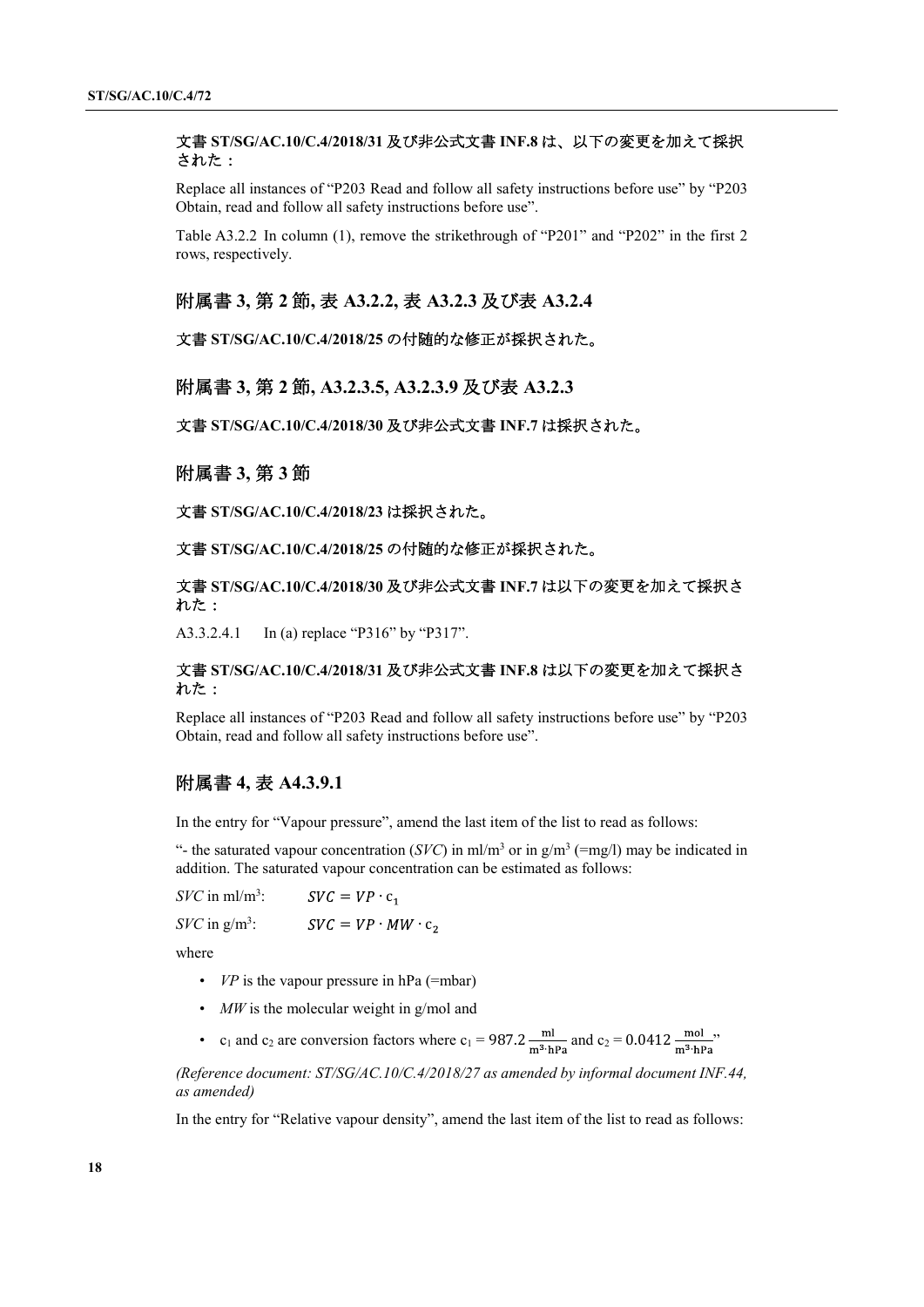"- for liquids, the relative density  $(D_m)$  of the vapour/air-mixture at 20 °C (air = 1) may be indicated in addition. It can be calculated as follows:

$$
D_m = 1 + (VP_{20} \cdot (MW - MW_{air}) \cdot c_3)
$$

where

- $VP_{20}$  is the vapour pressure at 20 °C in hPa (=mbar)
- *MW* is the molecular weight in g/mol
- *MWair* is the molecular weight of air, *MWair* = 29 g/mol
- c<sub>3</sub> is a conversion factor, c<sub>3</sub> =  $34 \cdot 10^{-6} \frac{\text{mol}}{\text{g} \cdot \text{hPa}}$

*(Reference document: ST/SG/AC.10/C.4/2018/27 as amended by informal document INF.44, as amended)*

## 附属書 **4,** 表 **A4.3.9.2**

In the third column of the entry for "2.8", amend the first item of the list to read as follows:

"- for the SADT (self-accelerating decomposition temperature), see the entry for the decomposition temperature in Table A4.3.9.1"

*(Reference document: ST/SG/AC.10/C.4/2018/27 as amended by informal document INF.44, as amended)*

#### 文書 **ST/SG/AC.10/C.4/2018/23** は採択された。

文書 **ST/SG/AC.10/C.4/2018/25** の付随的な修正が採択された。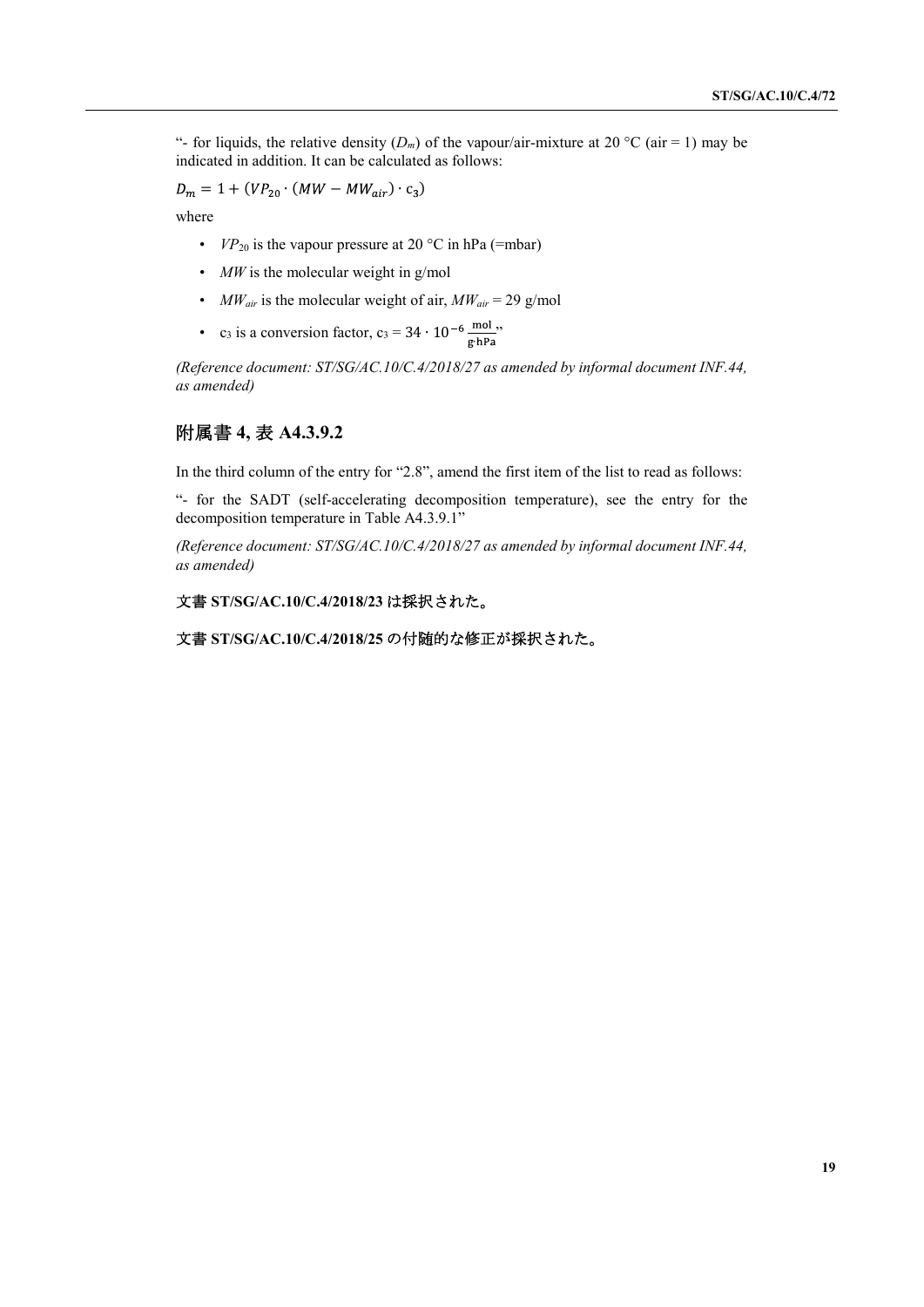# 附属書 **II**

## **2019-2020** の小委員会作業プログラム

#### **1.** 分類基準および関連した危険有害性の伝達、以下のとおり:

(a) GHS の第 2.1 章(爆発物)の検討

主導国:スウェーデン

権限/委任事項: 非公式文書 INF.43/Rev.1 (第 36 回会合) 及び小委員会第 36 回会合報告書(ST/SG/AC.10/C.4/72, パラグラフ 28 及び 29)

(b) 酸化性液体及び酸化性固体の試験方法

主導国:フランス

フォーカルポイント:TDG 小委員会

権限/委任事項:非公式文書 INF.22(第 36回会合)及び小委員会第 36回会合 報告書 (ST/SG/AC.10/C.4/72, パラグラフ 19)

(c) 健康有害性の分類のための動物を使用しない試験方法の利用

主導国: オランダとイギリス

権限/委任事項:非公式文書 INF.27/Rev.1(第 36 回会合)及び小委員会第 36 回会合報告書(ST/SG/AC.10/C.4/72, パラグラフ 34)

(d) 実際の分類に関する問題

主導国:アメリカ

フォーカルポイント:実際の分類に関する問題における非公式コレスポンデ ンスグループ

権限/委任事項: 非公式文書 INF.38/Rev.1 (第 36 回会合) 及び小委員会第 36 回会合報告書(ST/SG/AC.10/C.4/72, パラグラフ 38)

- (e) 誤えん有害性
- 主導機関:IMO 及び IPPIC

権限/委任事項:非公式文書 INF.33(第 32 回会合), 小委員会第 32 回会合報 告書 (ST/SG/AC.10/C.4/64, パラグラフ 67) 及び小委員会第 36 回会合報告書 (ST/SG/AC.10/C.4/72, パラグラフ 40)

(f) ナノマテリアル

主導国:フランス

権限/委任事項:非公式文書 INF.27(第 32 回会合), 小委員会第 32 回会合報 告書 (ST/SG/AC.10/C.4/64, パラグラフ 32) 及び小委員会第 36 回会合報告書 (ST/SG/AC.10/C.4/72, パラグラフ 42)

(g) 物理化学的危険性クラスにおける同時分類とその優先性

主導国: ドイツ

権限/委任事項:修正された文書 ST/SG/AC.10/C.4/2018/21, 及び小委員会第 36 回会合報告書(ST/SG/AC.10/C.4/72, パラグラフ 74)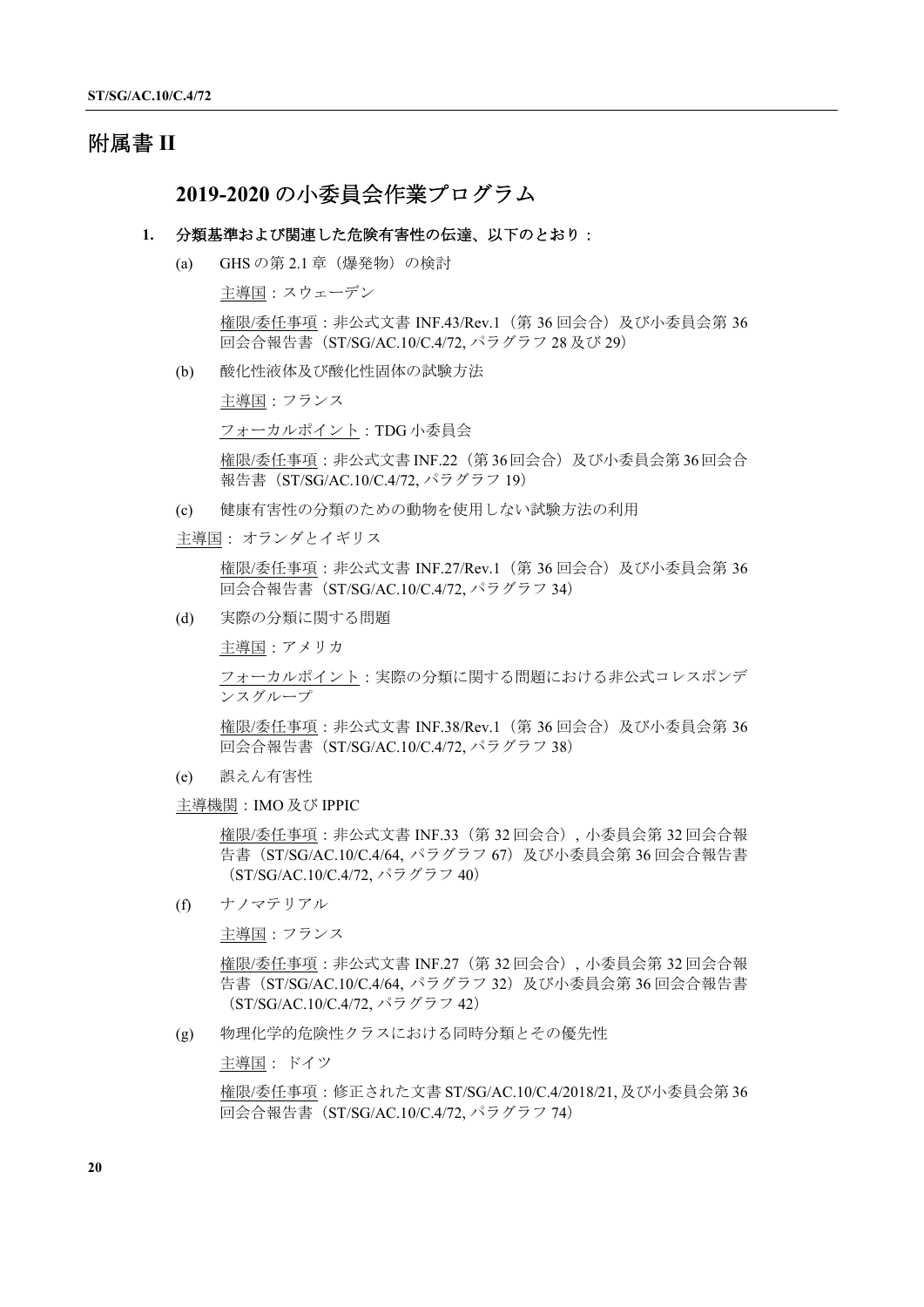#### **2.** 危険有害性の情報伝達に関する課題、以下を含む:

(a) 実際のラベル表示に関する問題

主導機関:CEFIC

権限/委任事項:非公式文書 INF.47/Rev.1(第 36 回会合)及び小委員会第 36 回会合報告書(ST/SG/AC.10/C.4/72, パラグラフ 44-46)

(b) 附属書 1 から 3 の改善および注意書きのさらなる合理化

主導国:イギリス

権限/委任事項:非公式文書 INF.25(第 36回会合)及び小委員会第 36回会合 報告書 (ST/SG/AC.10/C.4/72, パラグラフ 49)

(c) 附属書 4、サブセクション A4.3.3.2.3 の検討

主導機関:CEFIC

権限/委任事項:小委員会第 32 回会合報告書(ST/SG/AC.10/C.4/64, パラグラ フ 48) 及び小委員会第 36 回会合報告書 (ST/SG/AC.10/C.4/72, パラグラフ 55)

### **3.** 実施の問題、以下を含む:

(a) GHS にしたがって分類された化学品リストの開発可能性の評価

主導国:カナダとアメリカ

権限/委任事項:非公式文書 INF.40(第 32回会合)及び小委員会第 32回会合 報告書 (ST/SG/AC.10/C.4/64, パラグラフ 53)

- (b) 国々における GHS の共同的導入の支援及び GHS 実施状況のモニター
- (c) GHS に影響を与える化学品管理に関する国際合意および条約に責任のある 団体あるいは国際機関との協力

#### **4. GHS** 判定基準の適用に関するガイダンス、以下を含む:

(a) 判定基準の適用を示す例の開発及び関連した危険有害性情報伝達に関する問 題、必要に応じて

主導国:アメリカ

フォーカルポイント:実際の分類に関する問題における非公式コレスポンデ ンスグループ

権限/委任事項:非公式文書 INF.38/Rev.1(第 36 回会合)及び小委員会第 36 回会合報告書(ST/SG/AC.10/C.4/72, パラグラフ 38)

(b) GHS の附属書 9 (セクション A9.7) および附属書 10 におけるガイダンスと 第 4.1 章における基準との整合

### 主導機関:ICMM

権限/委任事項:非公式文書 INF.25(第 34回会合)及び小委員会第 32回会合 報告書 (ST/SG/AC.10/C.4/64, パラグラフ 66)

#### **5.** 能力強化、以下を含む:

(a) 訓練及び能力強化活動の総括